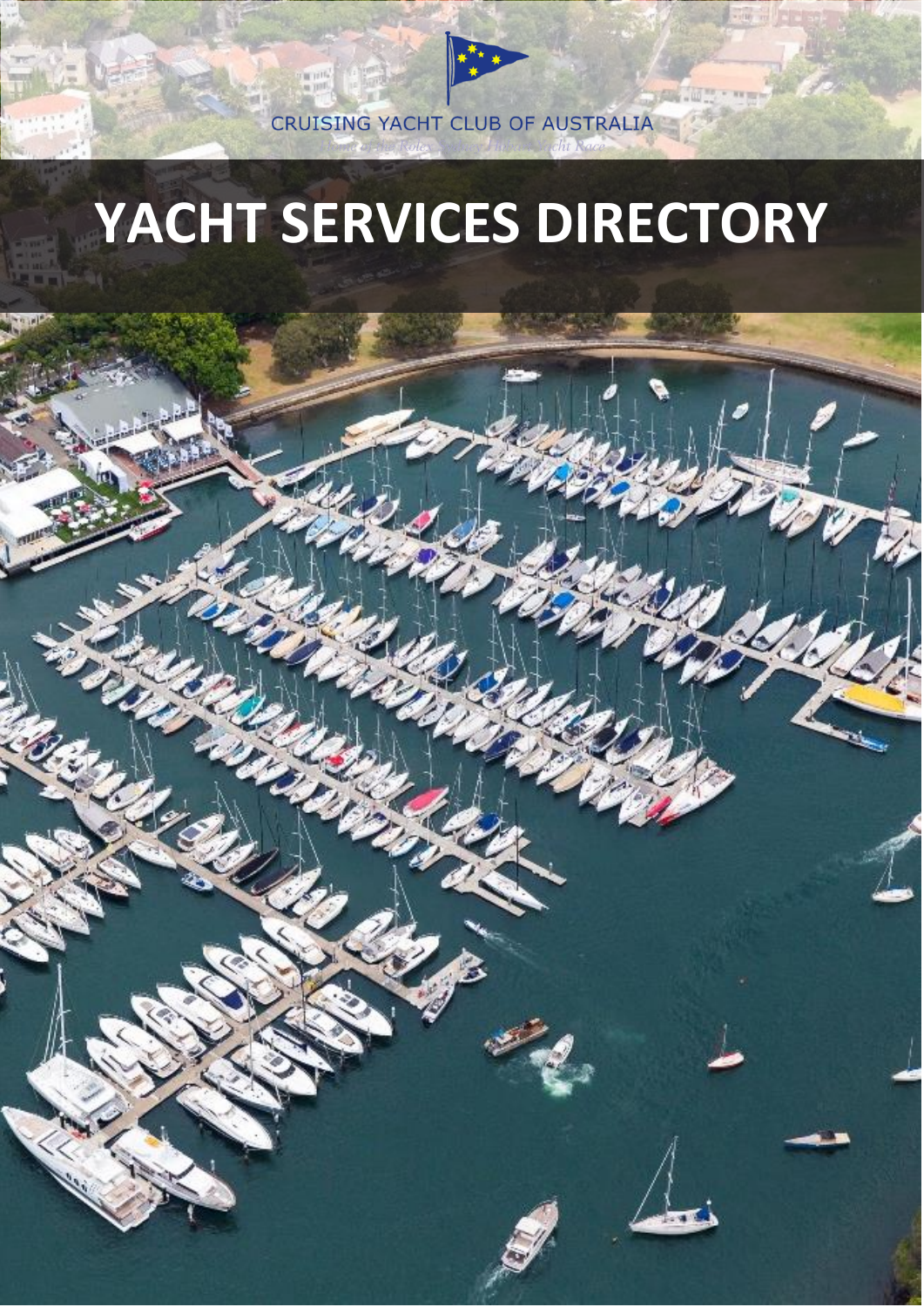

### <span id="page-1-0"></span>**CONTENTS**

| ASSOCIATED YACHTING ORGANISATIONS & CLUBS 5         |
|-----------------------------------------------------|
|                                                     |
| DIRECTORY OF LOCAL AND MARINE INDUSTRY SERVICES 7   |
|                                                     |
|                                                     |
|                                                     |
|                                                     |
|                                                     |
|                                                     |
|                                                     |
|                                                     |
|                                                     |
|                                                     |
|                                                     |
| Australian Customs and Border Protection Service 12 |
|                                                     |
|                                                     |
|                                                     |
|                                                     |
|                                                     |
|                                                     |
|                                                     |
|                                                     |
| <b>EPIRB Hire</b>                                   |
|                                                     |
|                                                     |
|                                                     |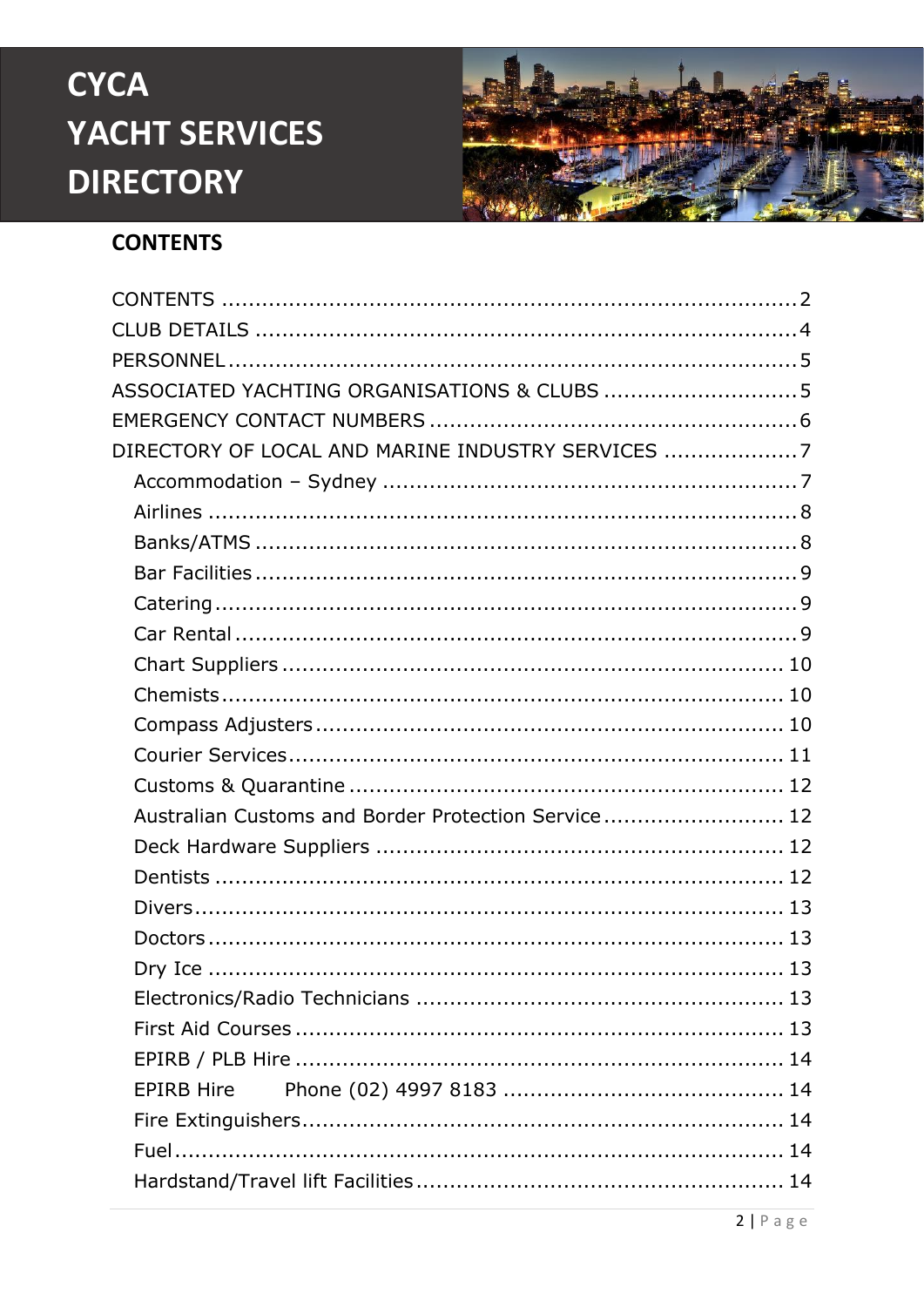

| Safety Equipment / Life Raft / PFD Servicing  19 |  |
|--------------------------------------------------|--|
|                                                  |  |
|                                                  |  |
|                                                  |  |
|                                                  |  |
|                                                  |  |
|                                                  |  |
|                                                  |  |
|                                                  |  |
|                                                  |  |
|                                                  |  |
|                                                  |  |
|                                                  |  |
|                                                  |  |
|                                                  |  |
|                                                  |  |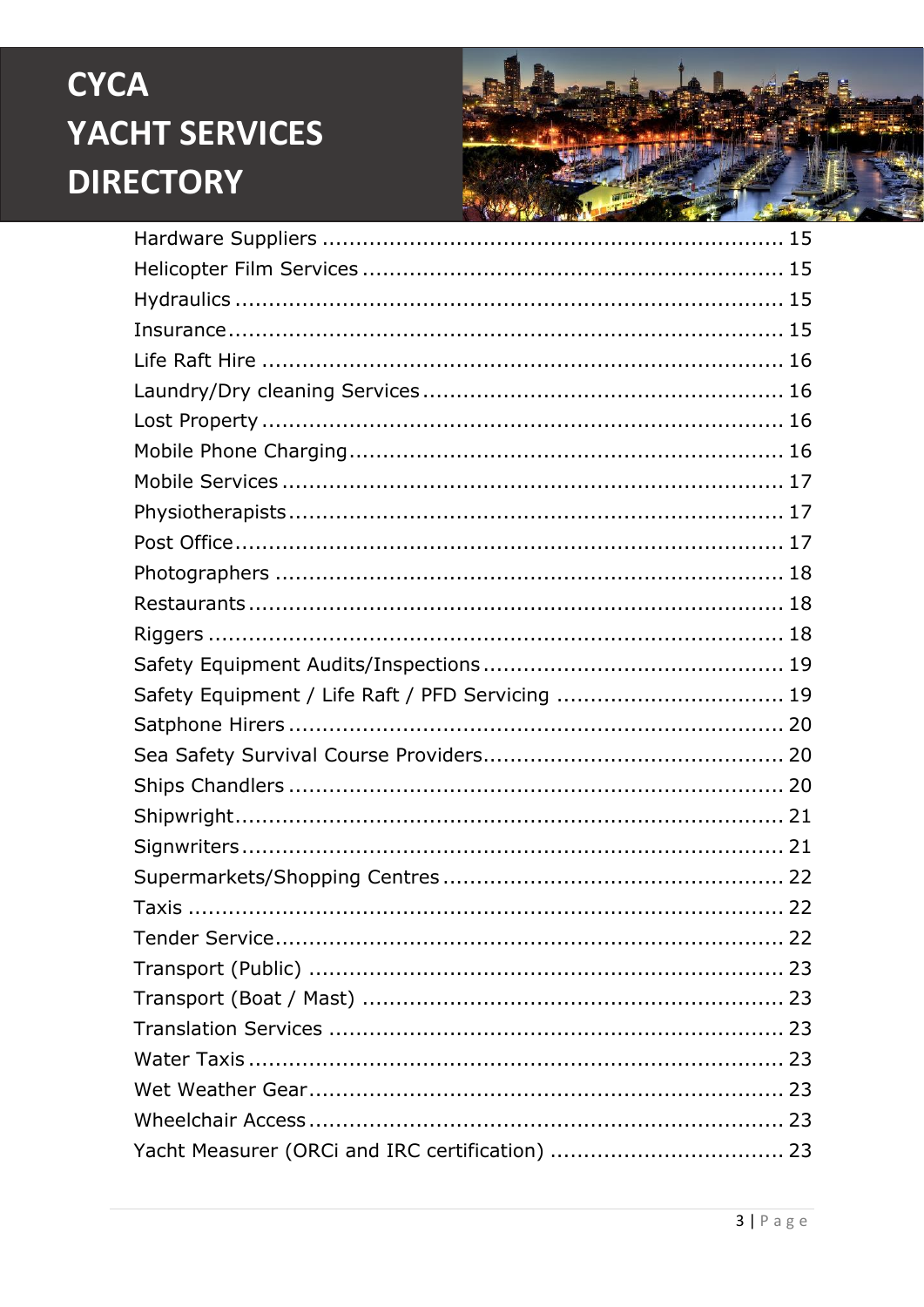

#### <span id="page-3-0"></span>**CLUB DETAILS**

Cruising Yacht Club of Australia 1 New Beach Road Darling Point NSW 2027 Australia

Telephone (+61 2) 8292 7800 Email [cyca@cyca.com.au](mailto:cyca@cyca.com.au) Website [http://www.cyca.com.au](http://www.cyca.com.au/)



#### **CYCA Marina Plan**

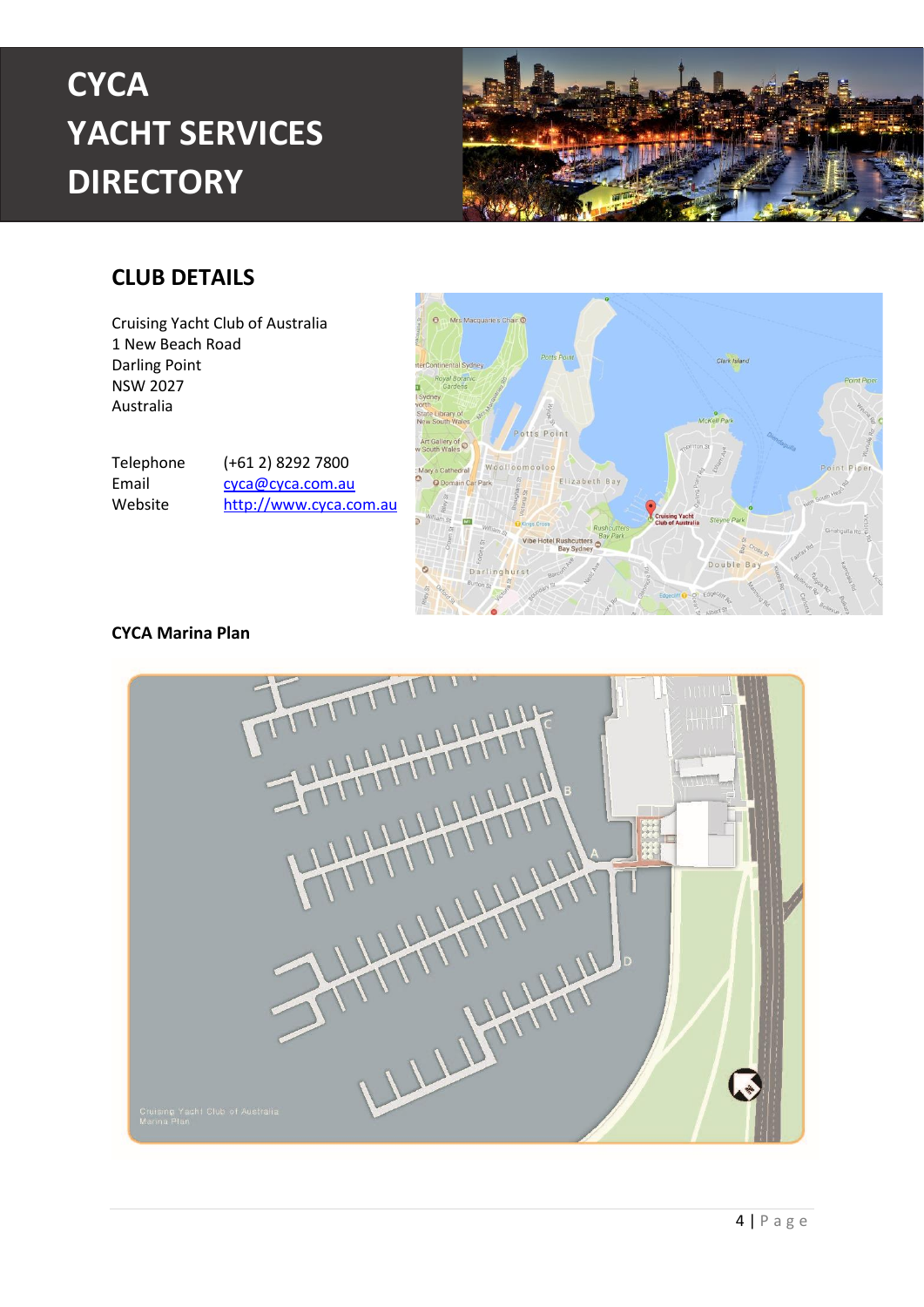

#### <span id="page-4-0"></span>**PERSONNEL**

| <b>Sailing Office</b>                                       |                                  | 02 8292 7870                 |
|-------------------------------------------------------------|----------------------------------|------------------------------|
| <b>Sailing Manager</b><br>Sailing Administration Supervisor | Tara Blanc-Ramos<br>Andrea Davey | 0411 334 999<br>02 8292 7804 |
| Hours of operation:<br>Monday – Friday                      | $0900 - 1700$ hours              |                              |
| <b>Operations</b>                                           |                                  |                              |
| <b>Operations Manager</b>                                   | Matt van Kretschmar              | 0407 061 609                 |
| Marina Administrator                                        | Philip Pembroke                  | 0418 733 933                 |
| <b>Marina Office</b>                                        |                                  |                              |
| Marina Administrator                                        |                                  | 02 8292 7807                 |
| <b>Tender Driver</b>                                        |                                  | 0418 611 672                 |
| Hours of operation:                                         |                                  |                              |
|                                                             |                                  |                              |

| Monday - Friday   | $0730 - 1600$ hours |
|-------------------|---------------------|
| Saturday & Sunday | $0800 - 1800$ hours |

#### <span id="page-4-1"></span>**ASSOCIATED YACHTING ORGANISATIONS & CLUBS**

#### **Bureau of Meteorology**

| <b>NSW Regional Office</b> | Phone (02) 9296 1555 |
|----------------------------|----------------------|
| Website                    | www.bom.gov.au       |

#### **NSW Roads & Maritime Services (Maritime Division)**

| Head Office               | Phone 13 12 36               |
|---------------------------|------------------------------|
| James Craig Road          |                              |
| Rozelle NSW 2009          |                              |
| Website                   | www.rms.nsw.gov.au/maritime/ |
| <b>Australian Sailing</b> |                              |

Tenancy 1001, Building 10 Phone (02) 8424 7400 Fleet Workshops North Sub Base Platypus, 120 High Street North Sydney NSW 2060 Website **With a William Strategies** Website Website With a William Strategies and William Strategies and William Strategies and William Strategies and William Strategies and William Strategies and William Strategies and Wi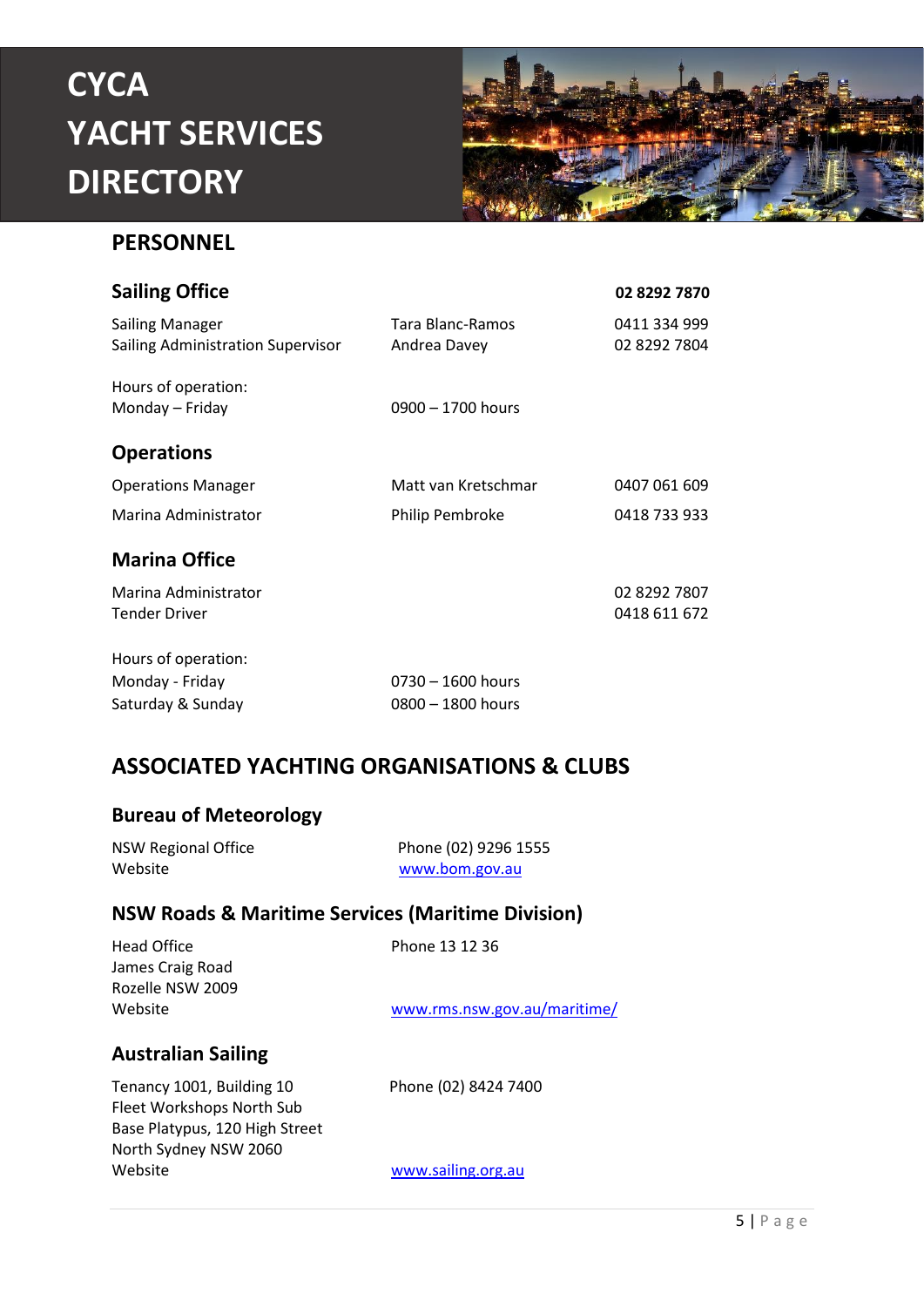

#### <span id="page-5-0"></span>**EMERGENCY CONTACT NUMBERS**

| <b>Ambulance</b><br><b>Police</b><br><b>Fire</b>                                                                          |                                                               | <b>Dial 000</b>                                                       |
|---------------------------------------------------------------------------------------------------------------------------|---------------------------------------------------------------|-----------------------------------------------------------------------|
| <b>Medical Emergency</b>                                                                                                  |                                                               | Phone (02) 8382 1111                                                  |
| <b>St Vincents Public Hospital</b><br>390 Victoria Street<br>Darlinghurst NSW                                             |                                                               |                                                                       |
|                                                                                                                           | <b>Emergency Department entrance located on Burton Street</b> |                                                                       |
| <b>NSW Police Maritime Area Command</b><br>4 Jubilee Place<br>Balmain NSW 2041                                            |                                                               | Phone (02) 9320 7499                                                  |
| <b>Police Assistance Line</b>                                                                                             |                                                               | Phone 131 444                                                         |
| <b>Poisons Information</b>                                                                                                |                                                               | Phone 131 126                                                         |
| <b>Environment Protection Authority</b><br><b>Incident Line</b>                                                           |                                                               | Phone 131 555                                                         |
| <b>Australian Maritime Safety Authority</b><br>406 Beacon Registration<br>Website                                         |                                                               | Phone (02) 6279 5000<br>Phone 1800 406 406<br>www.beacons.amsa.gov.au |
| <b>Marine Rescue</b><br>Marine Rescue Sydney (Terrey Hills)<br>Marine Rescue Port Jackson<br>Marine Rescue Lake Macquarie |                                                               | Phone (02) 9450 2468<br>Phone (02) 9337 5033<br>Phone (02) 4971 3498  |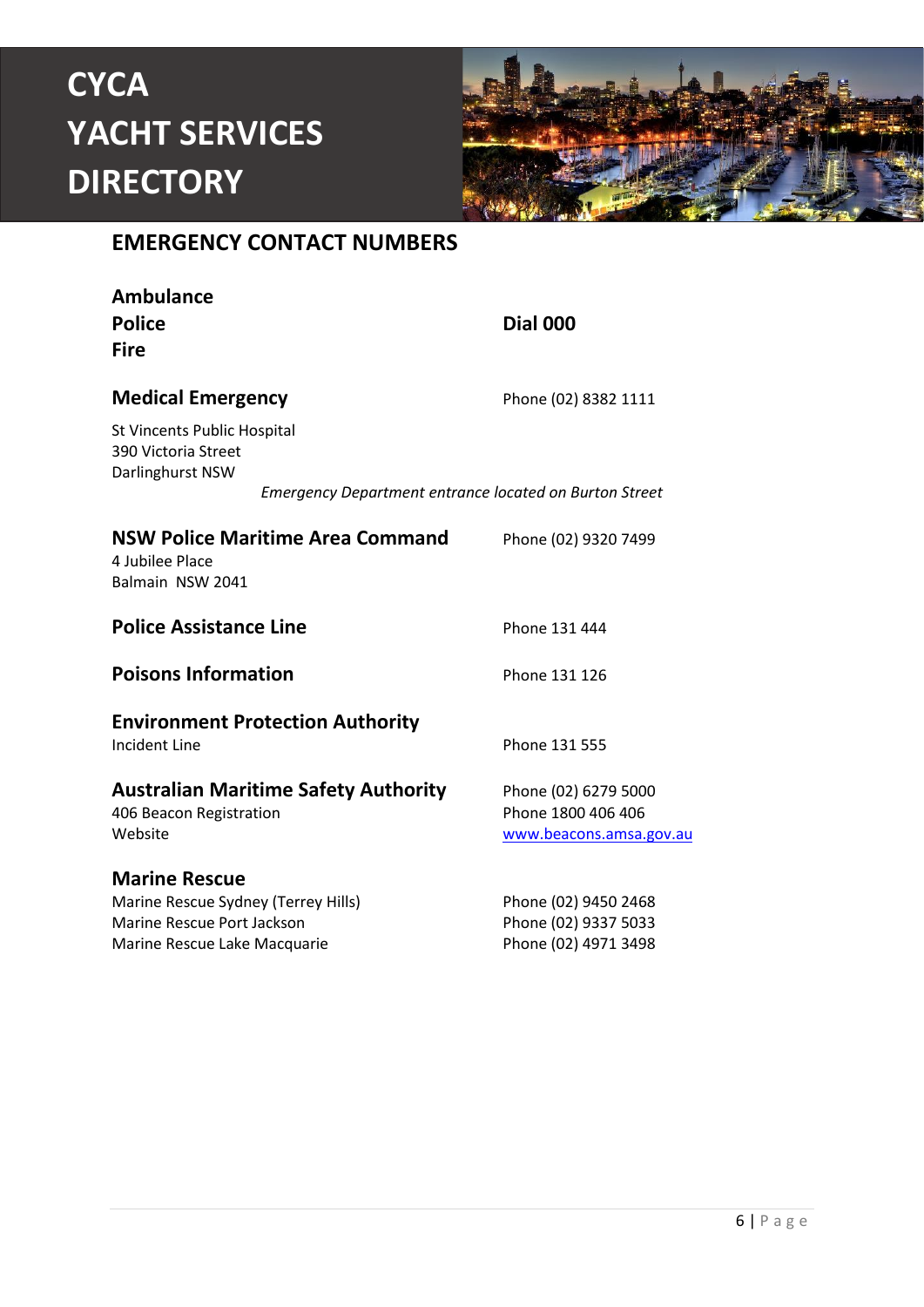

#### <span id="page-6-0"></span>**DIRECTORY OF LOCAL AND MARINE INDUSTRY SERVICES**

#### <span id="page-6-1"></span>**Accommodation – Sydney**

Vibe Rushcutters Bay Sydney 100 Bayswater Road **Phone (02) 8353 8988** Rushcutters Bay NSW 2027 WWW.vibehotels.com.au

\*Special rates available for CYCA members\*

Adina Apartment Hotels **Phone (02) 9356 1000** Multiple locations throughout Sydney <https://www.adinahotels.com/en/>

\*Special rates available for CYCA members\*

Hotel IBIS Budget Sydney East 191-201 William Street Phone (02) 9326 0300 Sydney NSW 2010 [www.accorhotels.com](file:///C:/Users/justine/AppData/Local/Microsoft/Windows/Temporary%20Internet%20Files/Content.Outlook/ZJRFAUGG/www.accorhotels.com)

Meriton Serviced Apartments Bondi Junction 97 Grafton Street Phone (02) 8305 7600 Bondi Junction NSW 2022 [www.meritonapartments.com.au](http://www.meritonapartments.com.au/)

The Savoy Hotel, Double Bay 41-45 Knox St Phone (02) 9326 1411 Double Bay NSW 2028 [www.savoyhotel.com.au](file://///SBSERVER/UserShares/Vicky/My%20Documents/www.savoyhotel.com.au)

Annam Apartments Potts Point 21 Ward Ave Phone (02) 9331 4633

Potts Point NSW 2011 [www.annamapartments.com.au](file://///SBSERVER/UserShares/Vicky/My%20Documents/www.annamapartments.com.au)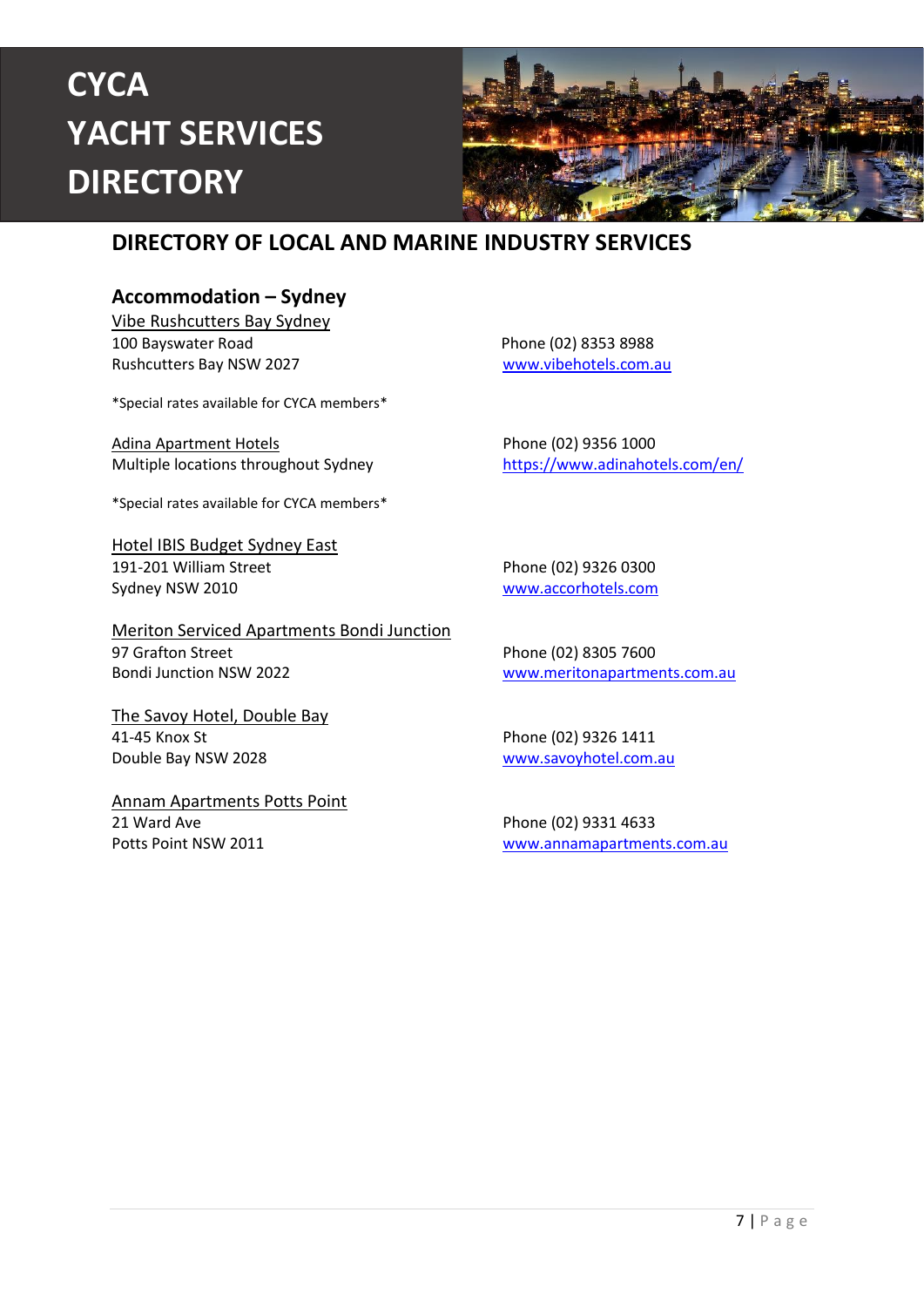

#### <span id="page-7-0"></span>**Airlines**

Qantas Airways **Phone 13 13 13** 

Virgin Australia Airlines **Phone 13 67 89** 

Reservations [www.qantas.com/au/en.html](file://///SBSERVER/UserShares/Vicky/My%20Documents/www.qantas.com/au/en.html)

Reservations [www.virginaustralia.com](file://///SBSERVER/UserShares/Vicky/My%20Documents/www.virginaustralia.com)

**Jetstar 13 15 38**<br>Reservations **Exercise 20**<br>Reservations [www.jetstar.com.au](http://www.jetstar.com.au/)

#### <span id="page-7-1"></span>**Banks/ATMS**

There is an **ATM** located in the hallway leading to the Sydney Hobart Bar.

| Bankwest<br>ATM: 244 Oxford St, Darlinghurst NSW 2010<br>Branch: Westfield Bondi Junction, Shop 1009a, 500 Oxford Street           | Phone 13 17 19 |
|------------------------------------------------------------------------------------------------------------------------------------|----------------|
| Commonwealth Bank<br>ATM: Edgecliff Shopping Centre, New South Head Road<br>Branch: Edgecliff Shopping Centre, New South Head Road | Phone 13 22 21 |
| <b>NAB</b><br>ATM: Edgecliff Shopping Centre, New South Head Road<br>Branch: 384 New South Head Rd, Double Bay                     | Phone 13 22 65 |
| St George<br>ATM: 388 New South Head Rd, Double Bay NSW 2028<br>Branch: 388 New South Head Rd, Double Bay NSW 2028                 | Phone 13 33 30 |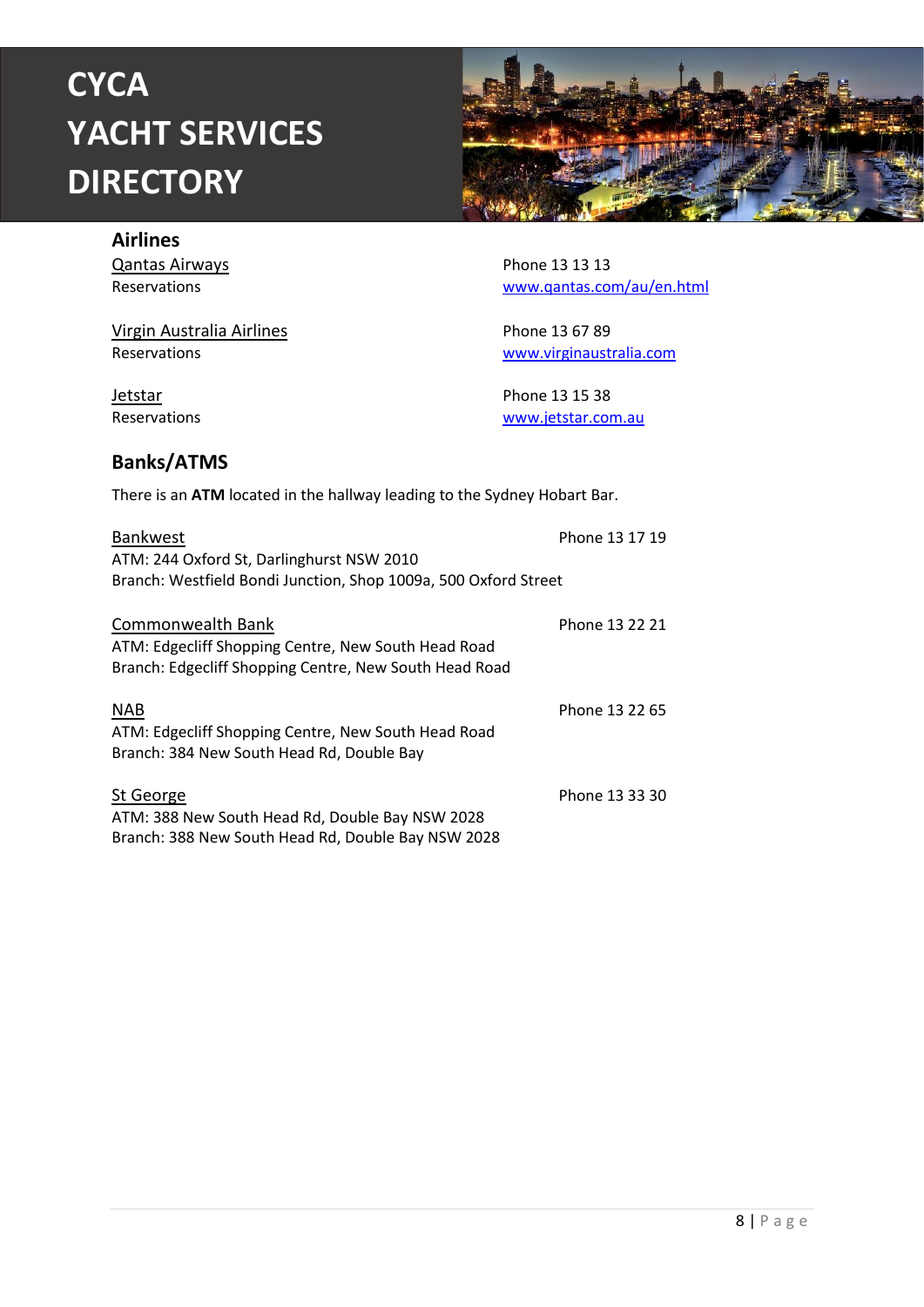

#### <span id="page-8-0"></span>**Bar Facilities**

#### Sydney Hobart Bar

Located on the ground floor of the Clubhouse. The Sydney Hobart Bar will open from 1000 hours daily and continue trading until late. Opens from 0800hrs on weekends and race days. This bar also offers a bottle shop facility.

In addition to normal bar facilities, water, soft drinks and ice may be purchased from the Sydney Hobart Bar for provisioning of yachts. Orders may be placed in advance by obtaining an order form from the bar.

#### Coasters Retreat

Located on the first floor, the bar opens at 1600hrs M-F and 1300hrs weekends. Coasters Retreat is for the use of the CYCA members and their guests.

#### <span id="page-8-1"></span>**Catering**

The CYCA caterer, Blond Food @ CYCA, provides an extensive range of quality menus suitable for onboard functions. Blond can also arrange onboard catering for the racing yachts.

<span id="page-8-2"></span>

| Blond                         | Phone 8292 7809                        |
|-------------------------------|----------------------------------------|
|                               | Email at events@blondcatering.com.au   |
| <b>Gourmet Dinner Service</b> | Phone 1300 131 070                     |
|                               | http://www.gourmetdinnerservice.com.au |
| Yacht Race Food               | Phone 0422 504 286                     |
|                               | Email yachtracefood@gmail.com          |
|                               | Web www.yachtracefood.com              |
| <b>Car Rental</b>             |                                        |
| <u>Avis</u>                   | Phone 13 63 33                         |
| Bayswater Car Rental          | Phone 9360 3622                        |
| <b>Budget</b>                 | Phone 13 27 27                         |
| <b>Europcar</b>               | Phone 1300 131 390                     |
| <b>Hertz</b>                  | Phone 13 30 39                         |
| Thrifty                       | Phone 1300 367 227                     |
|                               |                                        |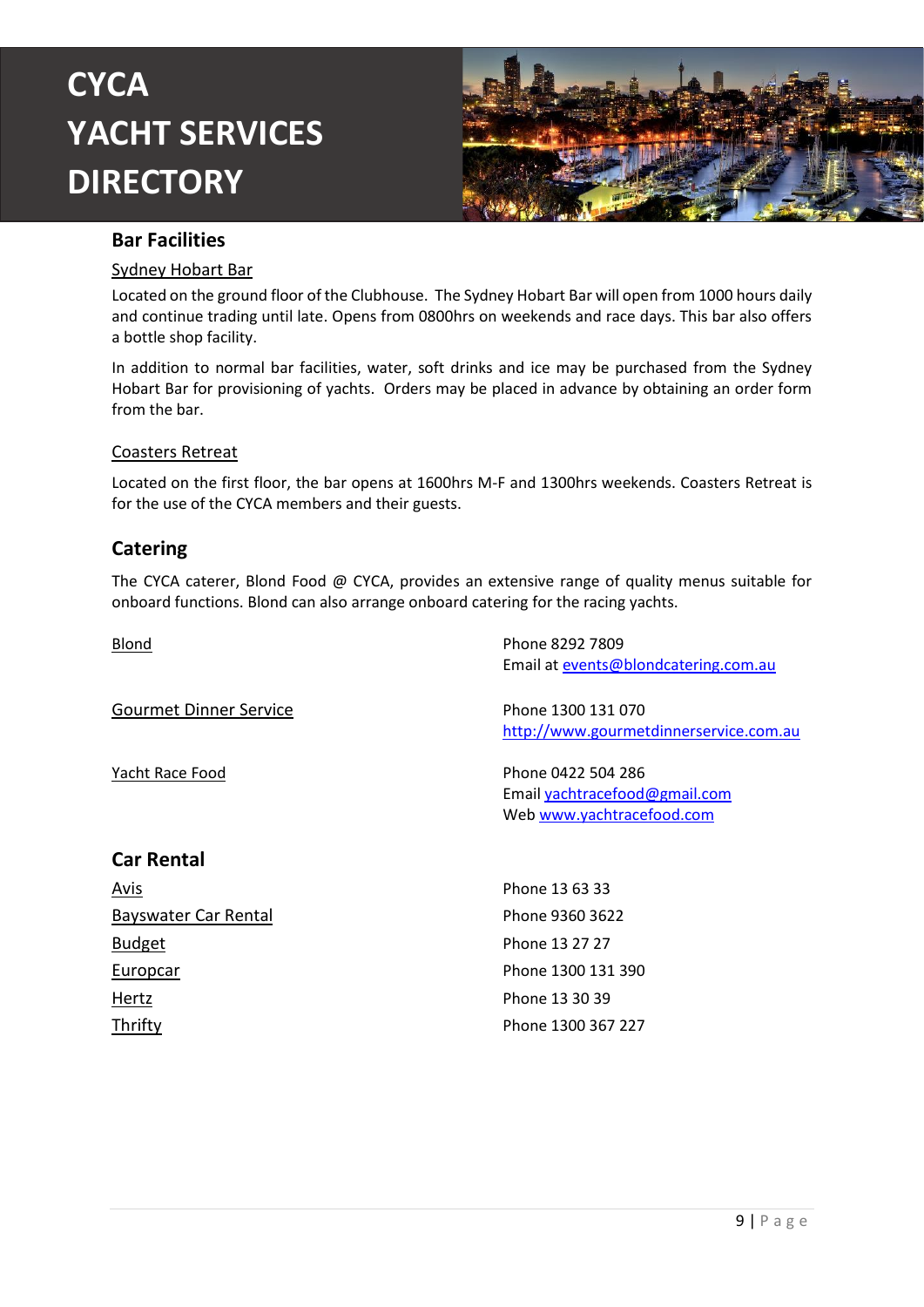

#### <span id="page-9-0"></span>**Chart Suppliers**

**Boat Books Phone 1300 2628 2665** St Leonards NSW 2065

Sturrock's Ship Chandlers **Phone 9363 1939** D'Albora Marina 1b New Beach Rd, <http://www.sturrocks.com.au/> Rushcutters Bay NSW 2011, Australia

38 Oxley Street <https://www.boatbooks-aust.com.au/>

#### <span id="page-9-1"></span>**Chemists**

Blooms The Chemist **Phone 9328 1316** Edgecliff Shopping Centre Open: Mon-Fri 8am-7pm, Sat 8:30am-5pm, Sun 9am-5pm

Bill Warner Chemist **Phone 9331 4766** St Vincents Medical Centre 334 Victoria Street Darlinghurst NSW 2010 Open: Mon-Fri 8am-6pm, Sat 9am-4pm

Blakes Pharmacy **Phone 9358 6712** 20 Darlinghurst Road Potts Point NSW Open: Mon-Fri 8:30am-11pm, Sat & Sun 9am to 9pm

Chemist Warehouse Bondi Junction Phone 9387 3022

149 Oxford St Bondi Junction NSW 2022 Open: Mon-Fri 7:30am-10pm, Sat & Sun 8am-7pm

#### <span id="page-9-2"></span>**Compass Adjusters**

<http://www.compassadjuster.com.au/adjusters.htm> Captain David Pyett **Phone 9344 8589** 

10 | P a g e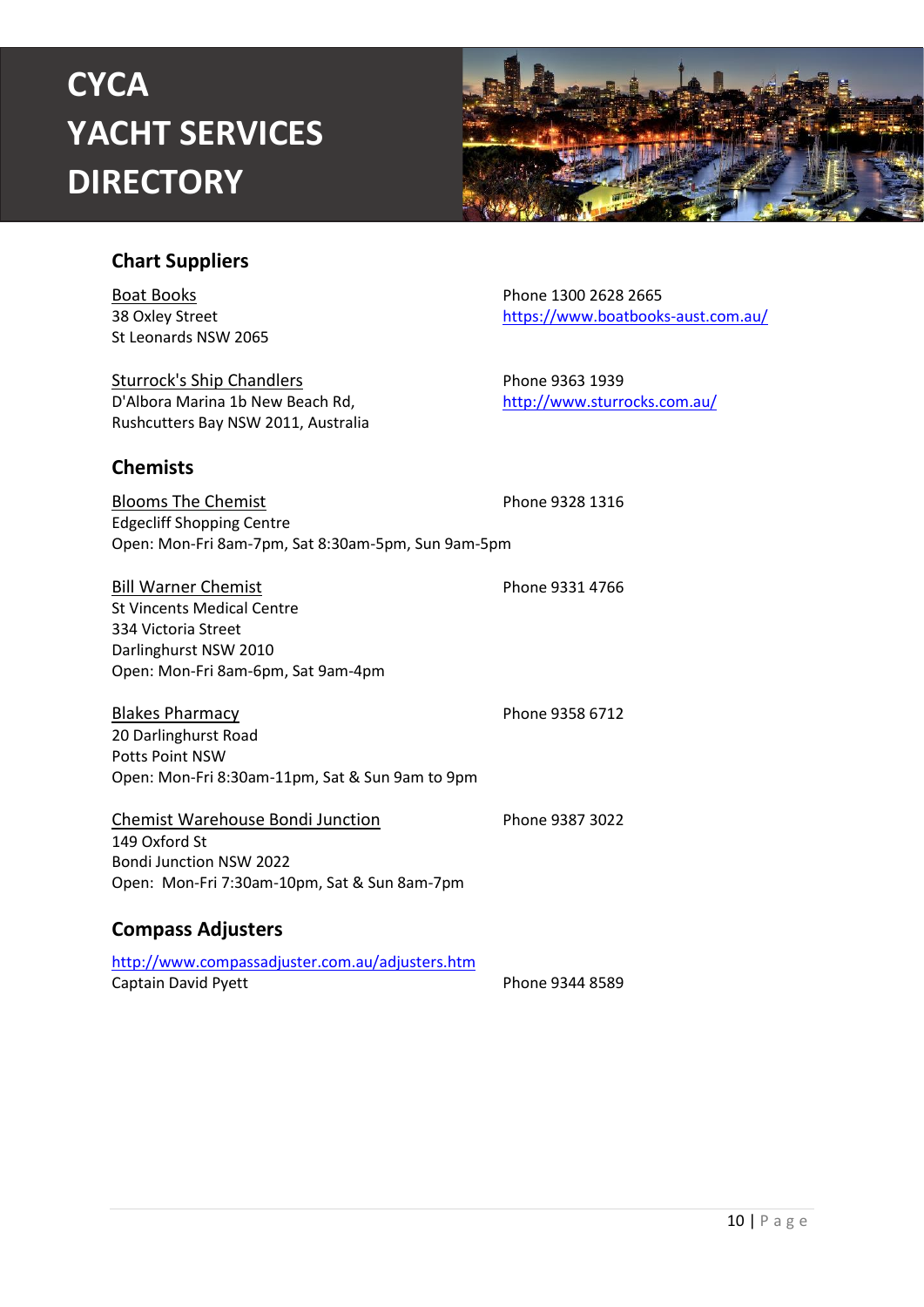

<span id="page-10-0"></span>

| <b>Consulates &amp; Embassies</b>                                                                                          |                 |
|----------------------------------------------------------------------------------------------------------------------------|-----------------|
| United Kingdom Consulate General<br>Level 16, The Gateway Building<br>1 Macquarie Place<br>Sydney NSW 2000                 | Phone 9247 7521 |
| <b>Consulate General of France</b><br>Level 26, 31 Market Street<br>Sydney NSW 2000                                        | Phone 9268 2400 |
| <b>New Zealand Consulate-General</b><br>20 Bond Street<br>Sydney NSW 2000                                                  | Phone 9270 5900 |
| <b>Consulate General of the United States of America</b><br>Level 10, MLC Centre<br>19-29 Martin Place<br>Sydney, NSW 2000 | Phone 9373 9200 |
| Consulate-General of the People's Republic of China<br>39 Dunblane St<br>Campberdown, NSW 2050                             | Phone 8595 8002 |
| Consulate-General of the Federal Republic of Germany<br>Level 17/100 William St<br>Woolloomooloo NSW 2011                  | Phone 8302 4900 |
| Consulate General of the Netherlands<br>Tower 2, Westfield, 101 Grafton St<br><b>Bondi Junction NSW 2022</b>               | Phone 9387 6644 |
| <b>Courier Services</b>                                                                                                    |                 |
| <b>Allied Express Couriers</b>                                                                                             | Phone 13 13 73  |
| <u>DHL</u>                                                                                                                 | Phone 13 14 06  |
| Fastway                                                                                                                    | Phone 9737 8288 |
| <u>FedEx</u>                                                                                                               | Phone 13 26 10  |
| <b>TNT</b>                                                                                                                 | Phone 13 11 50  |
| <u> TOLL – IPEC</u>                                                                                                        | Phone 13 33 66  |
| <b>Toll Priority</b>                                                                                                       | Phone 13 15 31  |
| <u>UPS</u>                                                                                                                 | Phone 13 18 77  |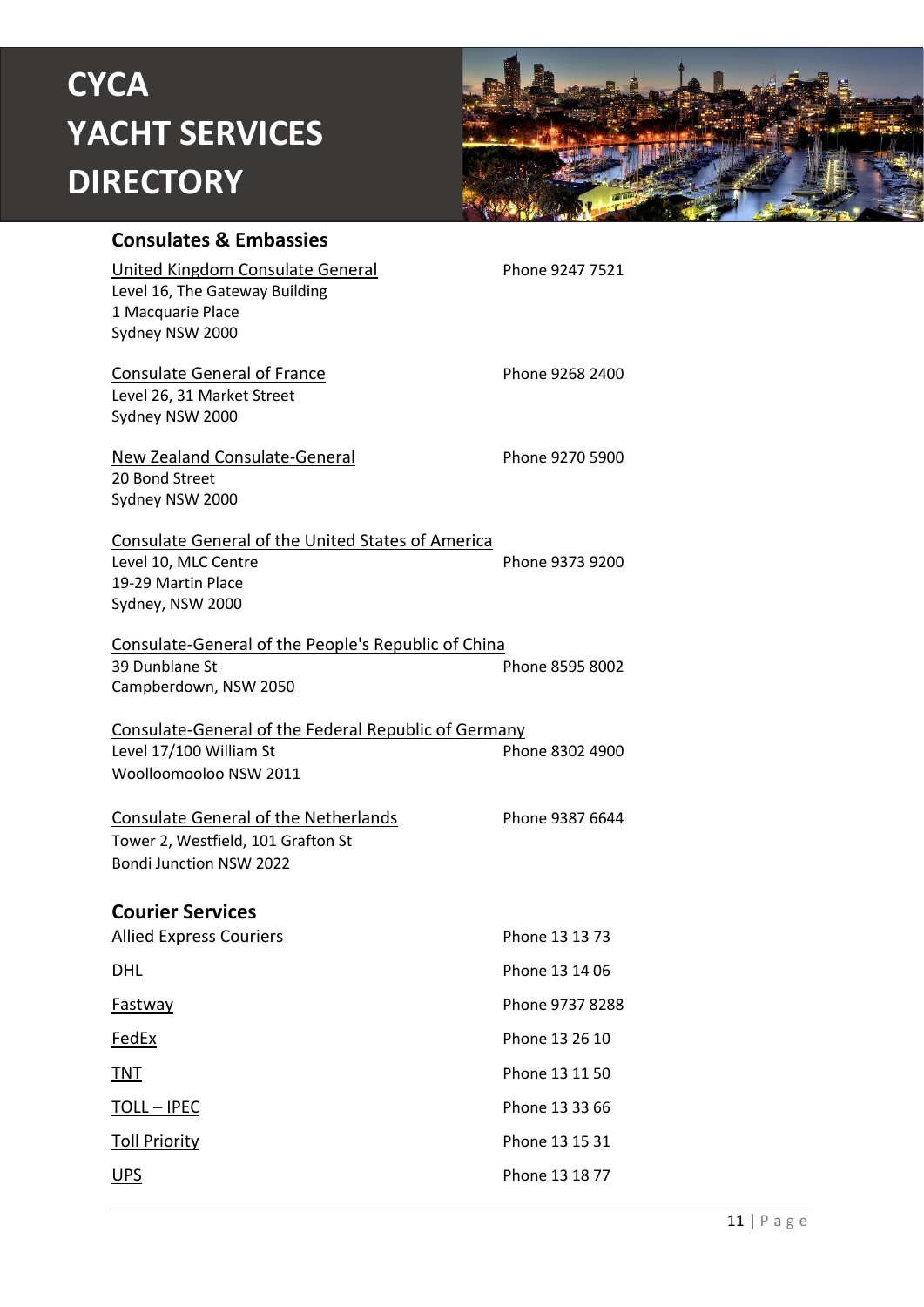

#### <span id="page-11-0"></span>**Customs & Quarantine**

<span id="page-11-3"></span><span id="page-11-2"></span><span id="page-11-1"></span>

| <b>Australian Customs and Border Protection Service</b> |                      |
|---------------------------------------------------------|----------------------|
| <b>Customs Information and Support Centre</b>           | Phone 1300 363 263   |
| <b>Yacht Arrivals</b>                                   | Phone (02) 6246 1325 |
| http://www.border.gov.au/Trav/Ente                      |                      |
| <b>Australian Quarantine Service</b>                    | Phone 1800 020 504   |
| <b>Deck Hardware Suppliers</b>                          |                      |
| Harken Australia                                        | Phone (02) 8978 8666 |
| 1B Green Street                                         |                      |
| Brookvale, NSW 2100                                     |                      |
| Deck Hardware                                           | Phone (02) 9905 9400 |
| https://www.deckhardware.com.au/                        |                      |
| Ronstan International                                   | Phone 1300 131 520   |
| 11/98 Old Pittwater Rd                                  |                      |
| Brookvale, NSW 2100                                     |                      |
| <b>Barlow Distributors</b>                              | Phone (02) 8332 5700 |
| 24/17-21 Bowden St                                      |                      |
| Alexandria NSW 2015                                     |                      |
|                                                         |                      |
| <b>Dentists</b>                                         |                      |
| <b>Advanced Dental Services</b>                         | Phone (02) 9328 1423 |
| 201 New South Head Road                                 |                      |
| Edgecliff NSW 2027                                      |                      |
| Opening hours: Mon-Fri 8am-6pm                          |                      |
| <b>Edge Dental Care</b>                                 | Phone (02) 9362 1099 |
| 148 New South Head Rd                                   |                      |
| Edgecliff NSW 2027                                      |                      |
| Opening hours: Mon-Thu 8am-5pm, Fri 8am-1pm             |                      |
| <b>Bondi Dental</b>                                     | Phone (02) 9365 7187 |
| 134 Curlewis St                                         |                      |
| Bondi Beach NSW 2026                                    |                      |
| <b>Emergency Treatment Available 24/7</b>               |                      |
| Day & Night Dental                                      | Phone (02) 9317 2222 |
| <b>Mascot Dental Surgery</b><br>1143 Botany Road        |                      |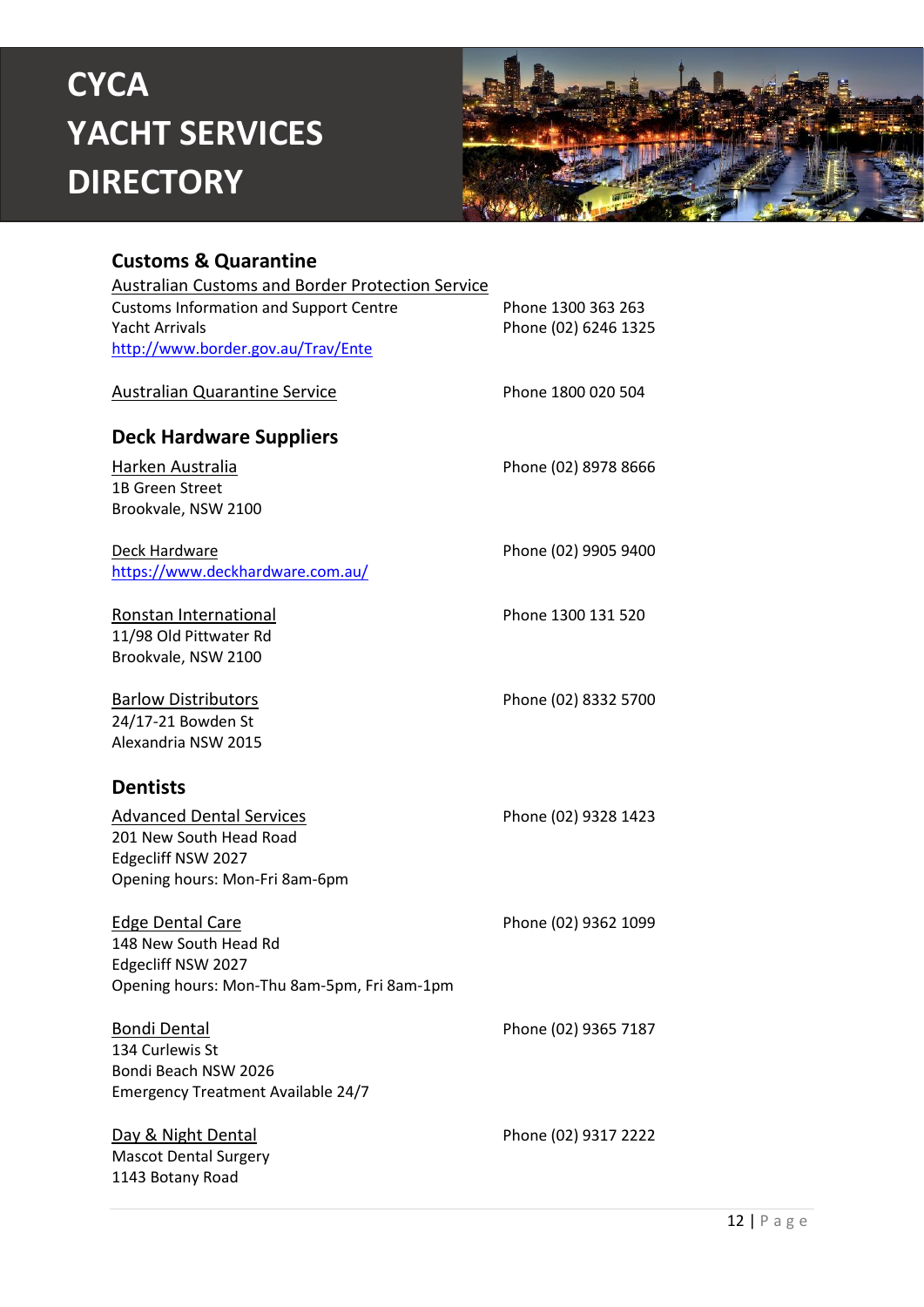

Mascot NSW 2020 Emergency Treatment Available 24/7

#### <span id="page-12-0"></span>**Divers**

<span id="page-12-4"></span><span id="page-12-3"></span><span id="page-12-2"></span><span id="page-12-1"></span>

| <b>Boat Buddies</b>                                                                                                                                    | Phone 0403 279 635                          |
|--------------------------------------------------------------------------------------------------------------------------------------------------------|---------------------------------------------|
| Cleber Picolo                                                                                                                                          | Phone 0407 268 235                          |
| <u>Adam Barnes</u>                                                                                                                                     | Phone 0402 729 121                          |
| <b>Doctors</b>                                                                                                                                         |                                             |
| <b>Edgecliff Medical Centre</b><br>235-285 New South Head Road<br>Edgecliff NSW 2027<br><b>Bulk bill medical facility</b><br>Out of Hours Medical Care | Phone (02) 9328 2900                        |
| Darlinghurst Medical Centre<br>213-219 Darlinghurst Road<br>Darlinghurst NSW 2011<br>Open 365 days, bulk billing facilities                            | Phone (02) 8302 1111                        |
| After Hours GP<br><b>National Home Doctor Service</b><br>http://homedoctor.com.au/                                                                     | Phone 13 74 25                              |
| Dry Ice                                                                                                                                                |                                             |
| Mr Iceman                                                                                                                                              | Phone: 1300 674 236<br>Mobile: 0449 801 248 |
| <b>Electronics/Radio Technicians</b>                                                                                                                   |                                             |
| Olectric Systems Pty Ltd                                                                                                                               | Phone (02) 9807 5568                        |
| <b>Hydrosparkx (Craig Purkiss)</b>                                                                                                                     | Mobile 0410 454 342                         |
| <b>First Aid Courses</b>                                                                                                                               |                                             |
| St Johns Ambulance                                                                                                                                     | Phone: 1300 360 455                         |
| <b>Red Cross</b>                                                                                                                                       | Phone: 1800 733 276                         |
| <b>Surf Lifesaving</b>                                                                                                                                 | Phone: 1300 766 257                         |
| <b>Bangalley Training</b>                                                                                                                              | Phone: 0419 030 666                         |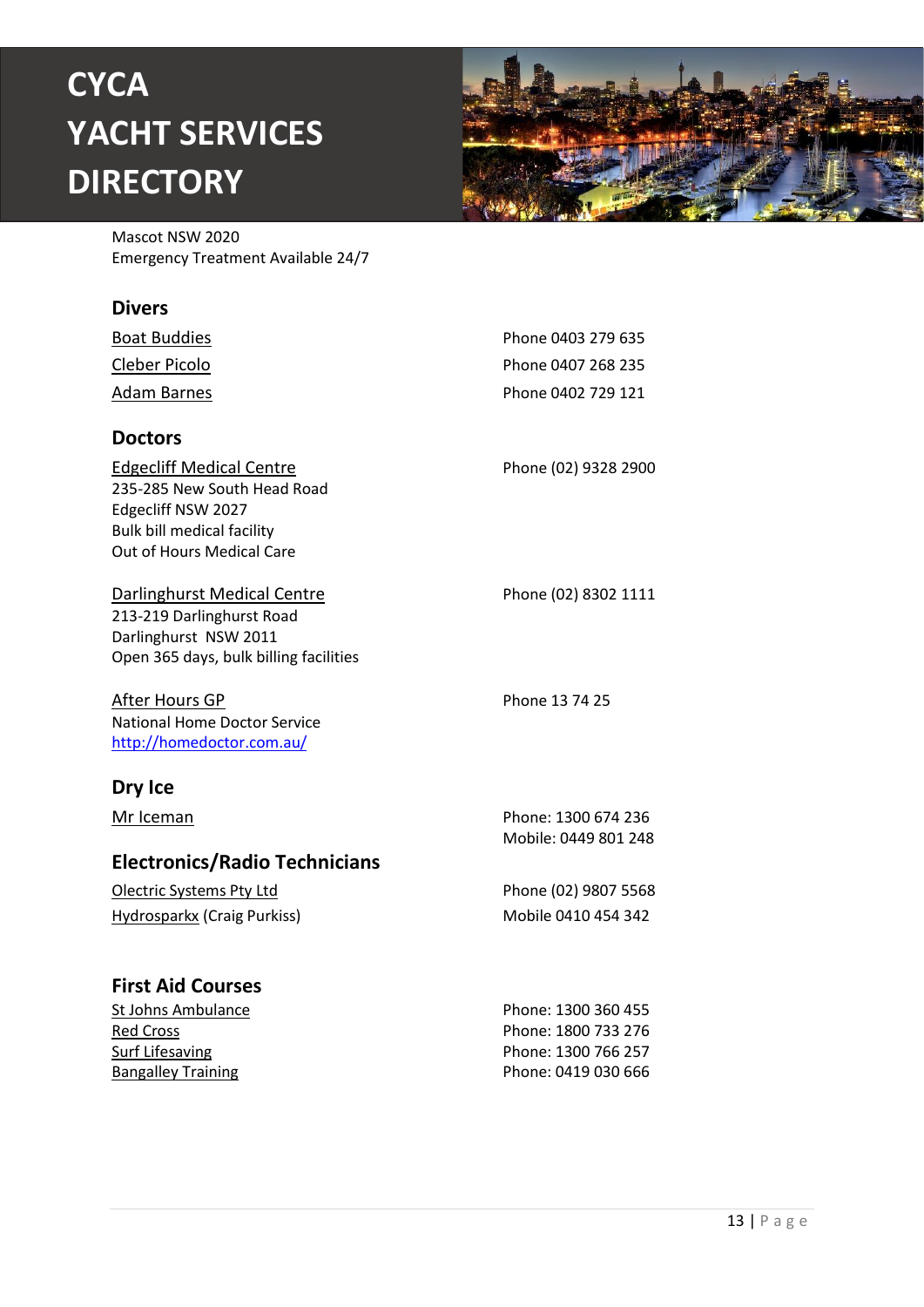

#### <span id="page-13-0"></span>**EPIRB / PLB Hire**

<span id="page-13-1"></span>EPIRB Hire **Phone (02) 4997 8183** Peter or Caroline Davidson Mobile 0415 263 750 <http://www.epirbhire.com.au/>

Great Circle Liferafts Phone 1300 306 381 Paul Montgomery **Mobile 0419 990 090** <http://greatcircleliferafts.com.au/>

Marine Safety Works **Phone 9576 6065** Genevieve White **Mobile 0402 294 490** <http://www.marinesafetyworks.com.au/>

#### <span id="page-13-2"></span>**Fire Extinguishers**

Fire extinguishers may be left at the Marina Office for servicing. Marina Office will invoice boat owners.

#### <span id="page-13-3"></span>**Fuel**

d'Albora Marina Rushcutters Bay Phone (02) 9328 7666

The refuelling bowsers are located on the d'Albora Marina adjacent to the CYCA 'C' Marina. All major credit cards are accepted as payment – no cash transactions are possible. 8:30am – 5:00pm

#### <span id="page-13-4"></span>**Hardstand/Travel lift Facilities**

| Noakes North Sydney<br>6 John Street, Berrys Bay<br>North Sydney NSW 2060  | Phone (02) 9925 0306 |
|----------------------------------------------------------------------------|----------------------|
| Sydney City Marine<br>37 James Craig Drive<br>Rozelle NSW                  | Phone (02) 8572 7800 |
| Royal Prince Alfred Yacht Club<br>16 Mitala St, Newport<br><b>NSW 2106</b> | Phone (02) 9998 3700 |
| <b>Woolwich Dock</b><br>Clarke St<br>Woolwich NSW                          | Phone (02) 9817 6933 |
| Sydney Boathouse<br>2 Waterways Ct<br>Rozelle, NSW                         | Phone (02) 9810 0336 |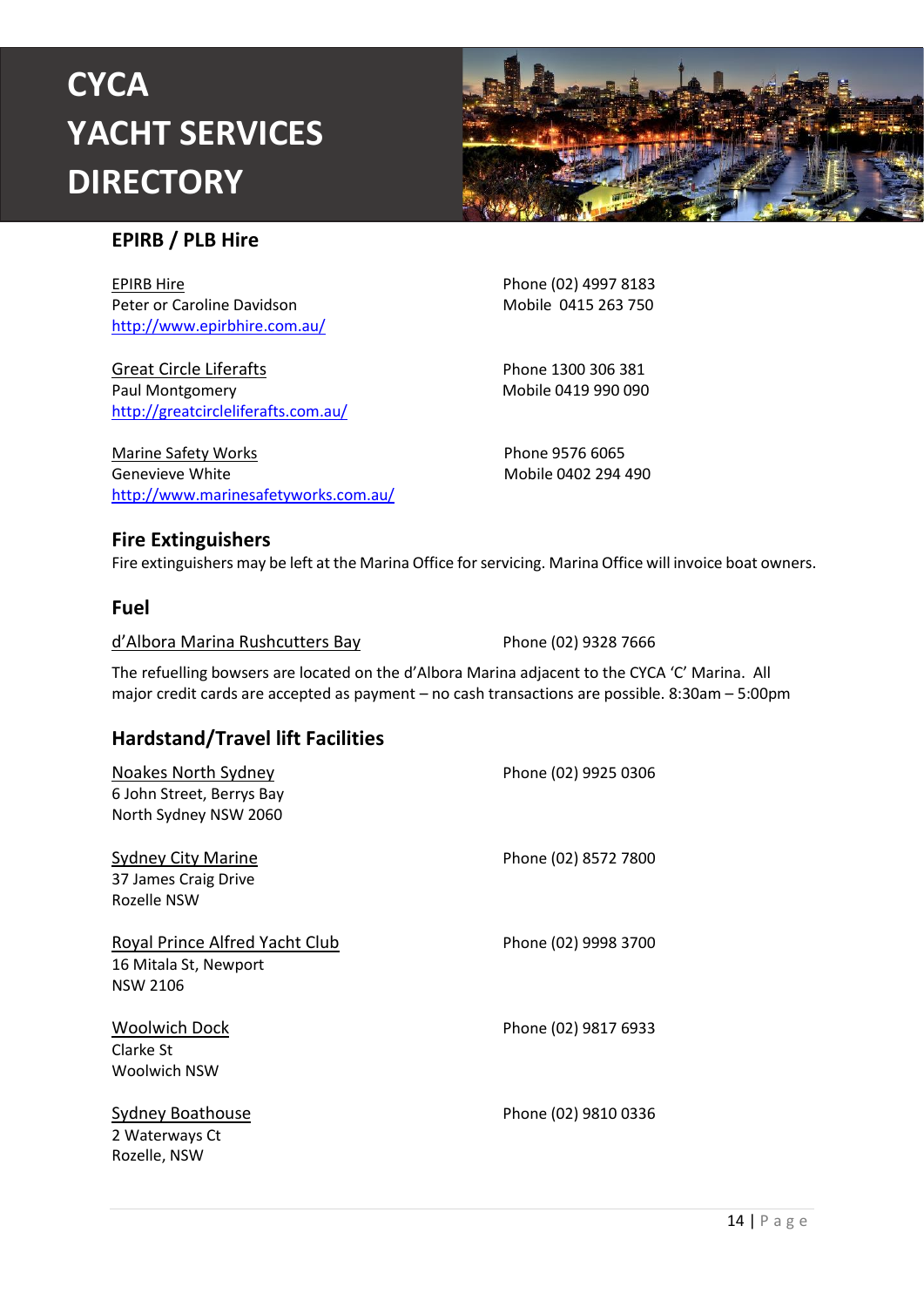

<span id="page-14-3"></span><span id="page-14-2"></span><span id="page-14-1"></span><span id="page-14-0"></span>

| <b>White Bay 6 Marine Park</b><br><b>Robert St</b><br>Balmain, NSW                         | Phone (02) 8090 4311                        |
|--------------------------------------------------------------------------------------------|---------------------------------------------|
| <b>Hardware Suppliers</b>                                                                  |                                             |
| <u><b>Sunlite Mitre 10 - Paddington</b></u><br>347 Oxford St<br>Paddington NSW 2021        | Phone (02) 9357 3111                        |
| <b>Bunnings Randwick</b><br>Corner Clovelly Road & Kemmis Street<br>Randwick NSW 2031      | Phone (02) 8345 9900                        |
| <b>Helicopter Film Services</b>                                                            |                                             |
| <b>Helicopter Film Services Pty Ltd</b><br><b>Ross Smith Avenue</b><br>Mascot NSW 2020     | Phone (02) 9693 1188                        |
| <b>Hydraulics</b>                                                                          |                                             |
| <u>Fleet Hydrol</u><br>35 Orchard Road<br>Brookvale NSW 2100                               | Phone (02) 9939 1866                        |
| <b>City Hydraulics</b><br>1/1 Coggins Place<br>Mascot NSW 2044<br>24/7 Ryco service centre | Phone (02) 8339 0999<br>Mobile 0421 116 915 |
| <b>Insurance</b>                                                                           |                                             |
| <u>Club Marine</u><br>Level 12, 2 Market St<br>Sydney NSW 2000                             | Phone 1300 002 852                          |
| <b>Nautilus Marine</b><br>Level 5, 50 Berry Street<br>North Sydney 2060                    | Phone 1300 780 533                          |
| <b>Pantaenius</b><br>Shop 6/83 Parriwi Rd<br>The Spit, Mosman 2088                         | Phone (02) 9936 1670                        |
| <b>Gibson Insurance Group</b>                                                              | Phone (02) 9954 2000                        |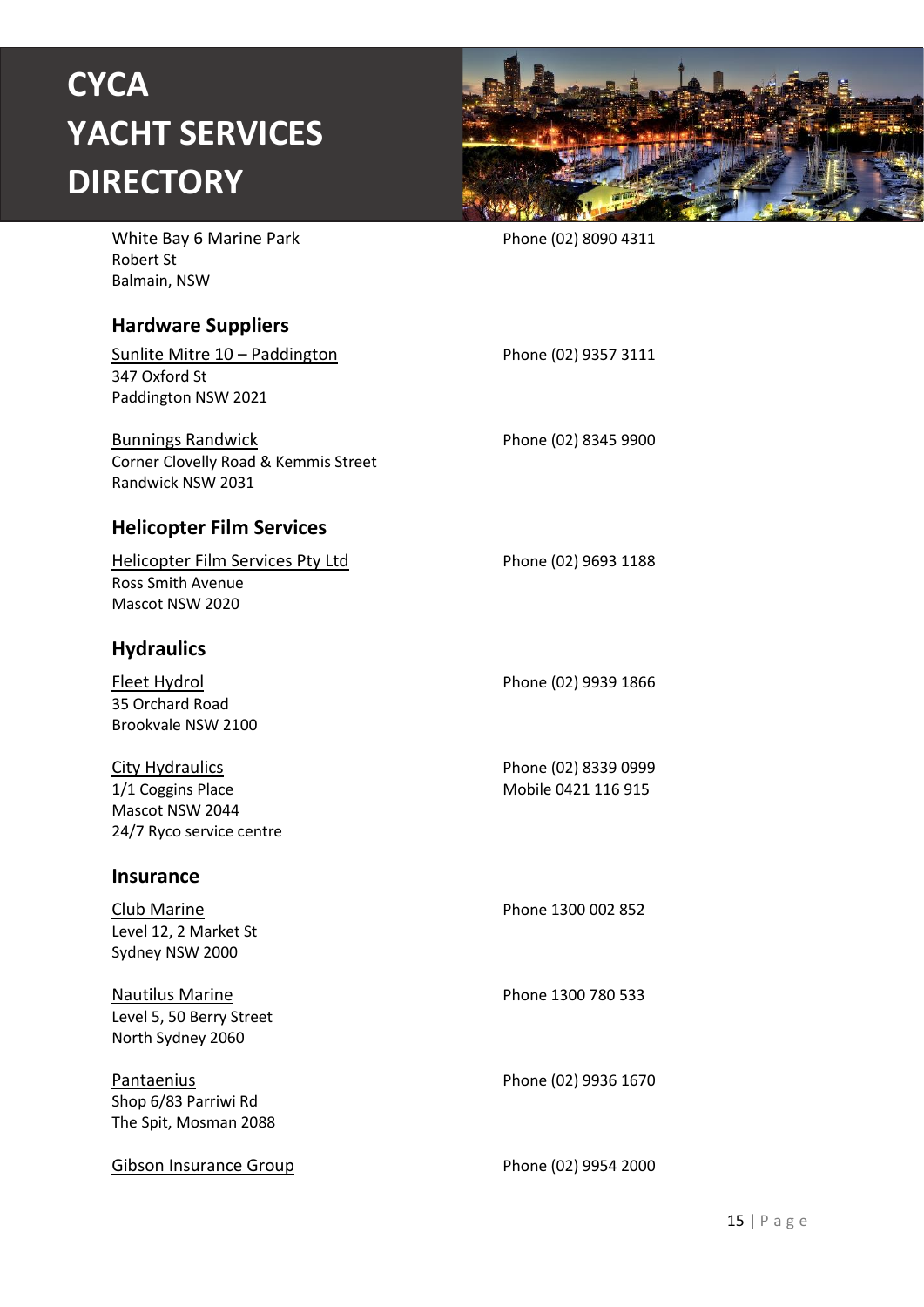

119 Union Street McMahons Pt, Sydney 2060

#### <span id="page-15-0"></span>**Life Raft Hire**

Great Circle Marine **Phone 1300 306 381** 

Marine Safety Works **Phone (02) 9576 6065** Genevieve White **Mobile: 0402 294 490** 

Paul Montgomery **Mobile 0419 990 090** 

Sail Exchange Mobile: 0438 548 033

#### <span id="page-15-1"></span>**Laundry/Dry cleaning Services**

The CYCA has an onsite laundry in the amenities area of the Sailing & Marina building. Washing powder is available onsite & change is available from reception- \$2.00 coin.

70 New South Head Road Darling Point NSW 2027

Darling Point Laundry **Phone (02)** 9363 0900

Lawrence Dry Cleaners **Phone (02)** 9328 6852 Edgecliff Shopping Centre Open 7 days/week

#### <span id="page-15-2"></span>**Lost Property**

Enquiries regarding lost items should be directed to Reception or the Duty Manager

#### <span id="page-15-3"></span>**Mobile Phone Charging**

Onsite mobile phone charging available at Reception and Sydney Hobart Bar.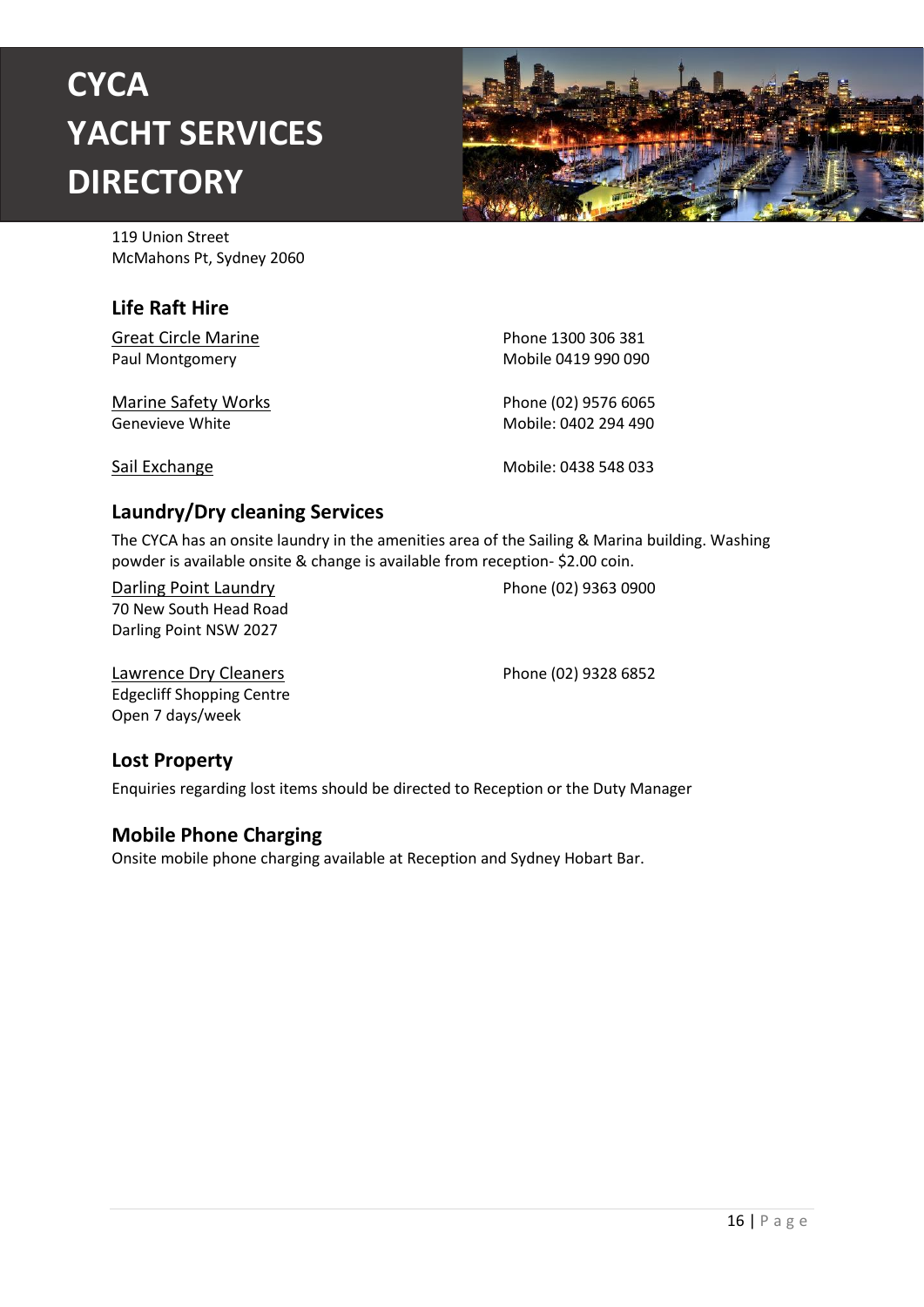

<span id="page-16-0"></span>

| <b>Mobile Services</b>                                                                                                                    |                      |
|-------------------------------------------------------------------------------------------------------------------------------------------|----------------------|
| Fone Kingdom<br>2/5 Knox St                                                                                                               | Phone (02) 9363 2855 |
| Double Bay NSW 2028                                                                                                                       |                      |
| Apple Bondi<br>213 Oxford St<br><b>Bondi Junction NSW 2022</b>                                                                            | Phone (02) 9019 2400 |
| <b>Telstra Shop Bondi Junction</b><br>1031a/500 Oxford St<br>Bondi Junction NSW 2022                                                      | Phone 1800 723 917   |
| <b>Vodafone Bondi Junction</b><br>500 Oxford St<br>Bondi NSW 2022                                                                         | Phone 1300 100 002   |
| Yes Optus<br><b>Westfield Shopping Centre</b><br>1019-1020/500 Oxford Street<br>Bondi Junction NSW 2022                                   | Phone (02) 9386 9944 |
| Physiotherapists                                                                                                                          |                      |
| <b>Edgecliff Physiotherapy Sports and Spinal Centre</b><br>Suite 505 /Level 5 Eastpoint Tower<br>180 Ocean Street<br><b>Edgecliff NSW</b> | Phone (02) 9326 1168 |
| <b>Edgecliff Medical Centre- Sports Medicine</b><br>285 New South Head Rd<br>Edgecliff NSW 2027                                           | Phone (02) 9328 2900 |
| <b>Limitless Physio and Pilates</b><br>Level 1, 451 New South Head Road<br>Double Bay NSW 2029                                            | Phone (02) 8313 9217 |

#### <span id="page-16-2"></span><span id="page-16-1"></span>**Post Office**

Australia Post facilities are available at the Edgecliff Shopping Centre and a post box is located on the road frontage outside the CYCA.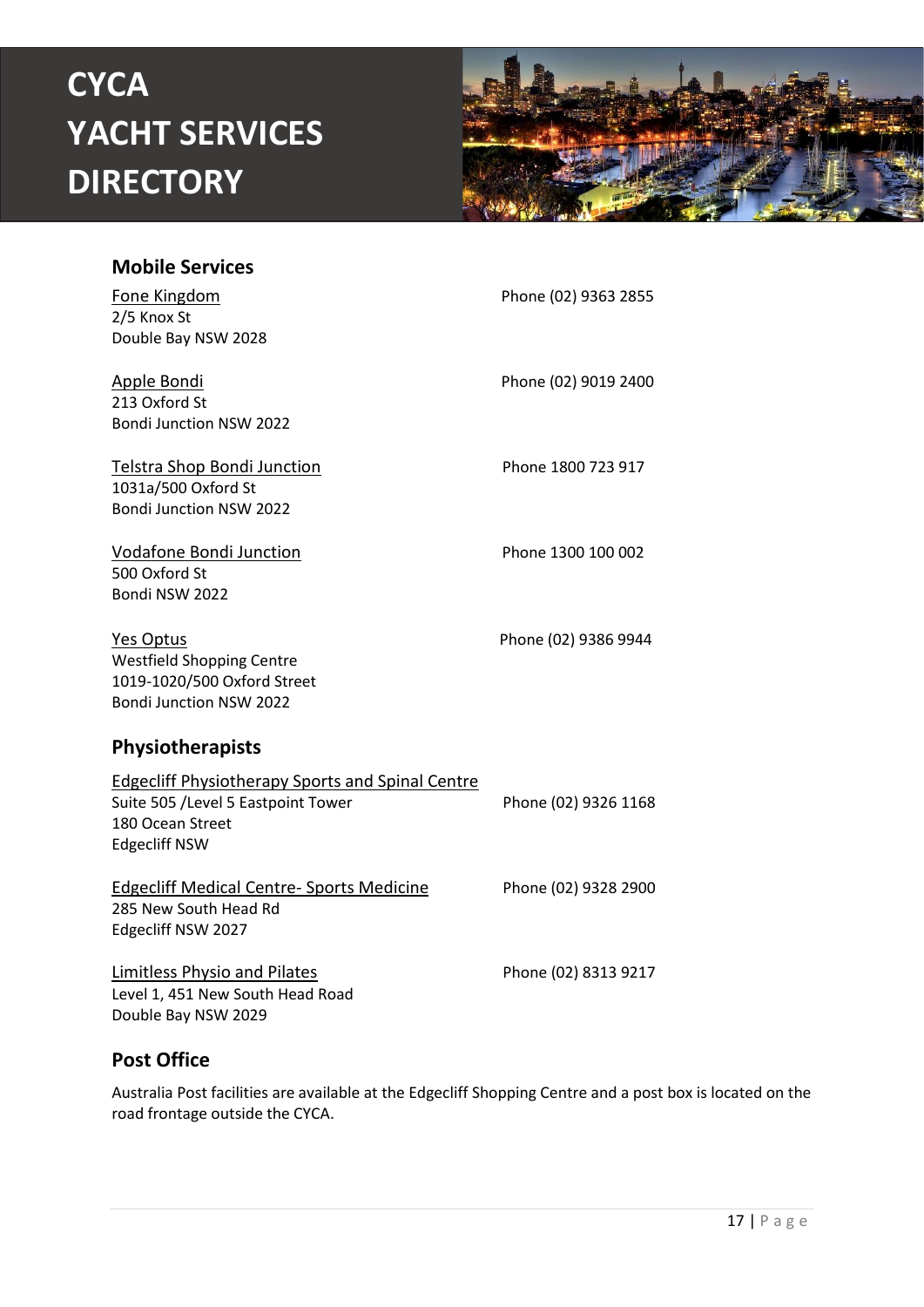

#### <span id="page-17-0"></span>**Photographers**

Andrea Francolini Mobile 0415 873 034 [afrancolini@bigpond.com](mailto:afrancolini@bigpond.com)

[info@all2easy.com](mailto:info@all2easy.com)

David Brogan Mobile 0404 332 597

Ian Mainsbridge **Mobile 0412 241 694** 

#### <span id="page-17-1"></span>**Restaurants**

#### CYCA Bistro / Rani Deck

Located on the Clubhouse deck overlooking the CYCA marina. The Deck is open from 0800 hours until 2100 hours seven days a week, providing a varied breakfast, lunch and dinner menu.

#### <span id="page-17-2"></span>**Riggers**

| <b>Noakes North Sydney</b><br>6 John Street, Berrys Bay<br>North Sydney NSW 2060 | Phone (02) 9925 0306 |
|----------------------------------------------------------------------------------|----------------------|
| <b>Roni Rigging</b><br><b>Rushcutters Bay</b>                                    | Phone 0475 414 029   |
| <b>Sydney Rigging</b><br>Rozelle                                                 | Phone (02) 9555 4277 |
| Pacific Rigging & Hydraulics<br>Middle Harbour                                   | Phone (02) 9960 8181 |
| <b>Sheerline</b><br><b>Brookvale</b>                                             | Phone (02) 9938 4722 |
| On Deck Rigging<br>Northern Beaches                                              | Phone (02) 9982 9496 |
| <b>Riggtech</b><br>Newport                                                       | Phone (02) 9997 8100 |
| <b>Tempo Spars Rigging</b><br><b>Brookvale</b>                                   | Phone (02) 9938 6660 |
| Yachtserv<br><b>Brookvale</b>                                                    | Phone (02) 9939 7444 |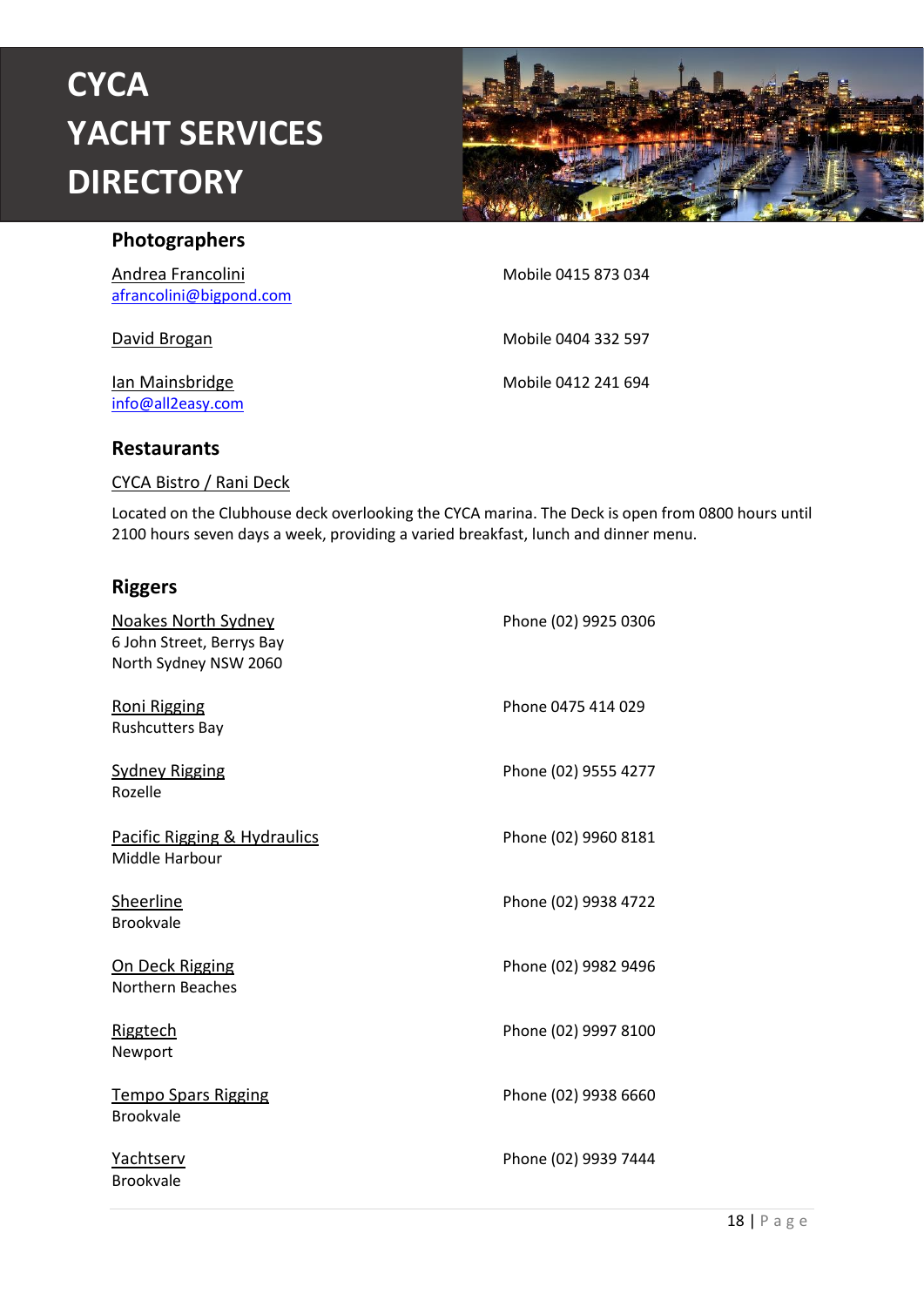

#### <span id="page-18-0"></span>**Safety Equipment Audits/Inspections**

If you require a Category 1 Equipment Audit or have a question regarding safety equipment that needs clarification please contact the sailing office on (02) 8292 7802

#### <span id="page-18-1"></span>**Safety Equipment / Life Raft / PFD Servicing**

| <b>Marine Safety Works</b>                                                                   | Phone (02) 9576 6065          |
|----------------------------------------------------------------------------------------------|-------------------------------|
| Genevieve White                                                                              | info@marinesafetyworks.com.au |
| <b>Boatie Afloat</b><br><b>MHYC</b><br>Lower Parriwi Road, Mosman<br>Sydney, NSW 2088        | Phone (02) 9969 2144          |
| <u>Moss / Secumar Australia</u><br>14/7 Packard Ave<br>Castle Hill NSW 2154                  | Phone (02) 9899 4747          |
| Survitec Group RFD (Australia) Pty Ltd<br>2 Burilda Close<br>Wetherill Park NSW 2164         | Phone 1800 646 086            |
| <b>AMI Sales (Life Raft Inspection)</b><br>Unit 202, 27 Mars Road<br>Lane Cove West NSW 2066 | Phone (02) 9816 7100          |
| PFD1<br><b>PO Box 424</b><br>Albury NSW 2640<br><b>Kevin Lewis</b>                           | Mobile 0439 712 200           |
| <b>Sail Makers</b>                                                                           |                               |
| Doyle-MacDiarmid Sails<br>25A / 33-37 College St<br>Gladesville NSW 2111                     | Phone (02) 9817 4155          |
| <b>Hood Sailmakers (Aust)</b><br>19 West Street<br>Brookvale NSW 2100                        | Phone (02) 9905 0800          |
| North Sails (Aust) Pty Ltd<br>12 Polo Avenue<br>Mona Vale NSW 2103                           | Phone (02) 9998 8500          |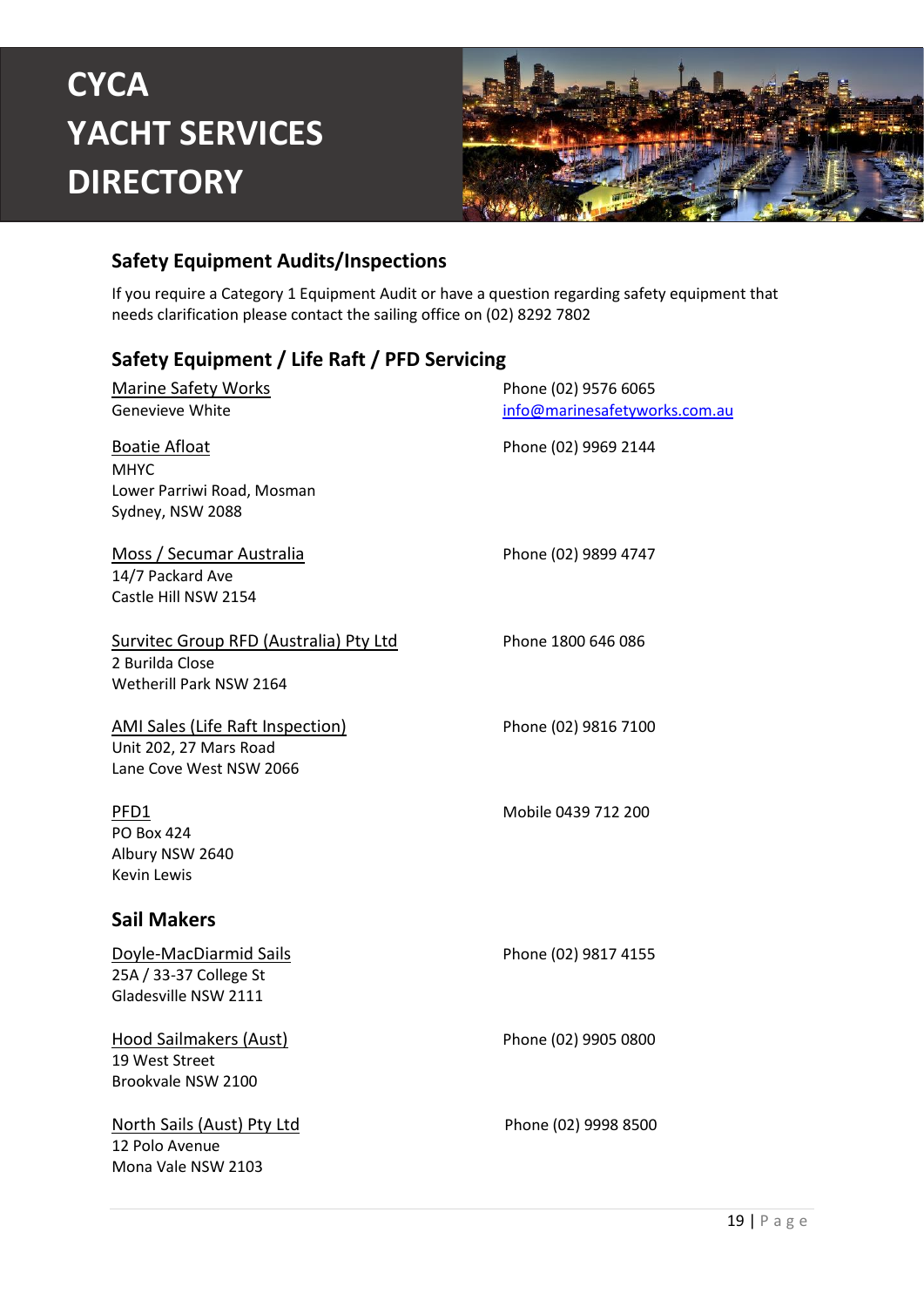

Sails for the above lofts may be left in the locker on the right-hand side of the main entrance to the Club.

#### <span id="page-19-0"></span>**Satphone Hirers**

EPIRB Hire Phone (02) 4997 8183 Peter or Caroline Davidson Mobile 0415 263 750 <http://www.epirbhire.com.au/> Tech Rentals **Phone 1800 22 23 27** <http://trhirecom.com.au/rental-equipment/satellite-phones.html> Landwide **Phone 1800 45 45 87** <http://www.landwide.com.au/iridium-9555>

Austek **Phone (07) 4035 5544** [http://www.austek.net.au/products/?category=Satellite+Phones#](http://www.austek.net.au/products/?category=Satellite+Phones%23)

Watts Communication **Phone (02) 6280 6416** <http://www.wattscom.com.au/products/satellite-phones>

Orbit Satellite **Phone (07) 4401 5864** <http://orbitsatellite.com.au/>

One Planet Communications Phone 1800 800 991 <http://www.oneplanetcommunications.com.au/satellite-phone-hire/>

#### <span id="page-19-1"></span>**Sea Safety Survival Course Providers**

Marine Safety Works **Phone (02) 9576 6065** Genevieve White [info@marinesafetyworks.com.au](mailto:info@marinesafetyworks.com.au)

Pacific Sailing School Phone (02) 9326 2399

Terry Wise [info@pacificsailingschool.com.au](mailto:info@pacificsailingschool.com.au)

#### <span id="page-19-2"></span>**Ships Chandlers**

Sturrocks Ship Chandlers Phone (02) 9363 1939 1b New Beach Rd Darling Point NSW 2027

Whitworths Crows Nest Phone (02) 9436 3118 49 Alexander Street Crows Nest NSW 2065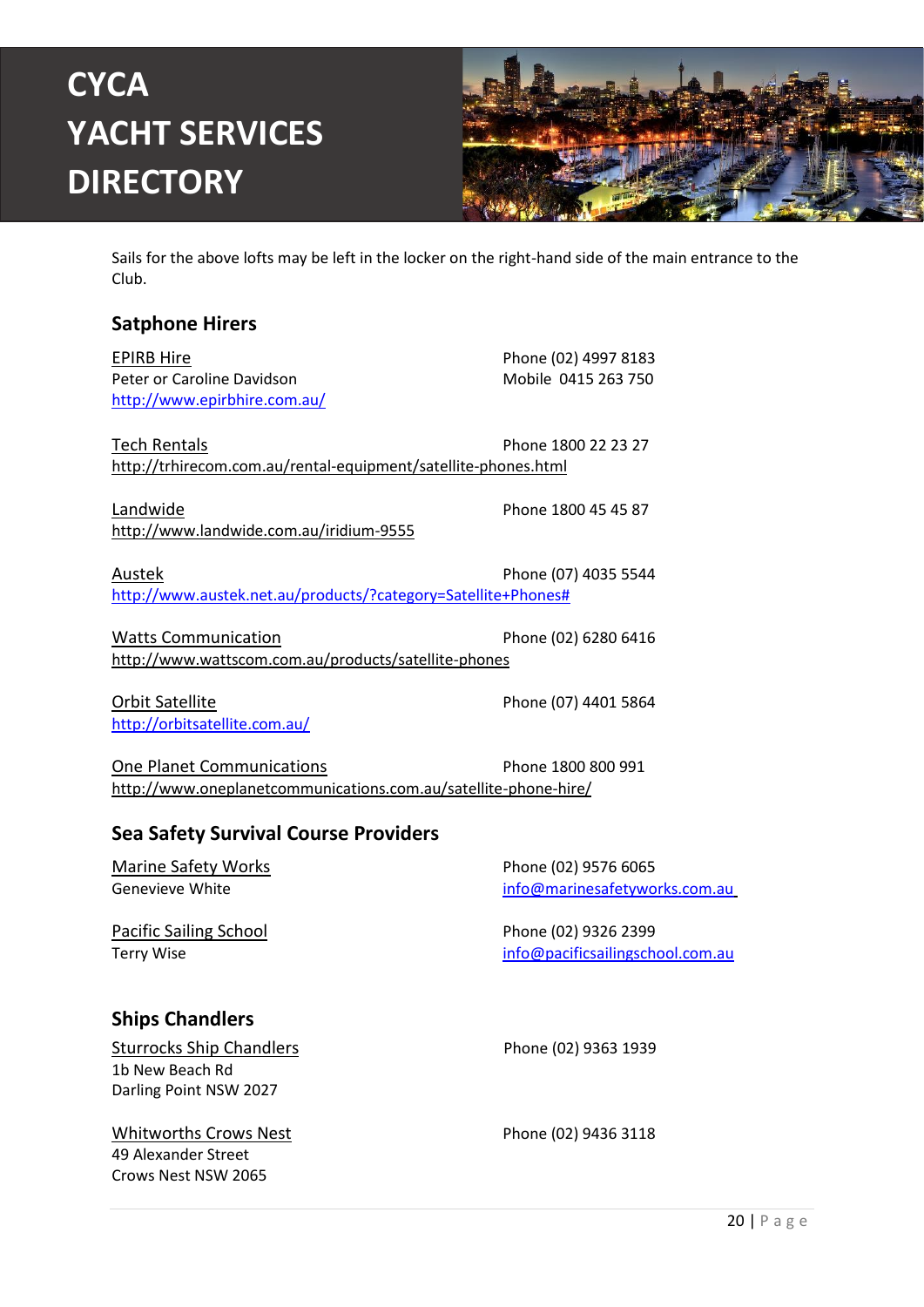

Online & 6 Stores in Sydney [www.whitworths.com.au](http://www.whitworths.com.au/)

#### <span id="page-20-0"></span>**Shipwright**

D & R Shipwrights Pty Ltd Phone 0417 200 593 Darling Point NSW 2027



Noakes North Sydney **Phone (02)** 9925 0306 6 John Street, Berrys Bay <http://noakes.net.au/> North Sydney NSW 2060

#### <span id="page-20-1"></span>**Signwriters**

Unit 7 Heron Cove Marina Queens Pde West Newport 2106 NSW

1 New Beach Rd <http://www.drshipwrights.com.au/>

Add –Up Signs Phone (02) 9360 4028 Peter Scott **Mobile 0412 282 420** 

Signarama Phone 1300 910 322 [www.signarama.com.au](http://www.signarama.com.au/) 

Boat Stripes [david@boatstripes.com.au](mailto:david@boatstripes.com.au)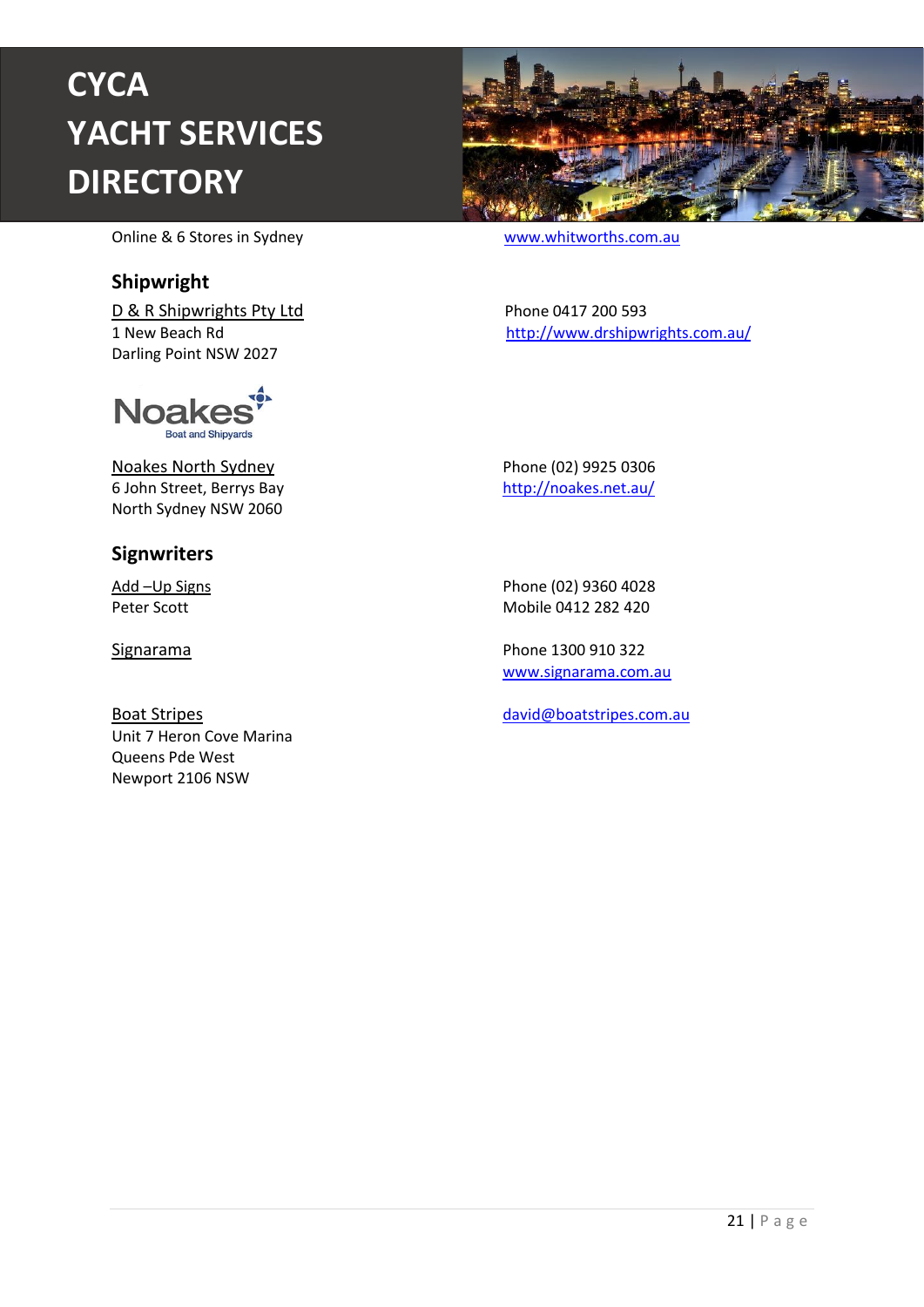

<span id="page-21-0"></span>**Supermarkets/Shopping Centres**



Edgecliff Food Fair 235-287 New South Head Road Edgecliff NSW 2027 <http://eastpointfoodfair.com.au/>

The Edgecliff Food Fair is located on the corner of New South Head Road and Ocean Street, a few minutes walk from the CYCA. The center provides a full range of shopping and banking facilities including a Coles Supermarket, chemists, bakeries, greengrocery, newsagent and delicatessen. Woolworths at Double Bay will deliver to the CYCA.

**Westfield** RONDI JUNCTION Westfield Bondi Junction Phone (02) 9947 8000

500 Oxford St, Bondi Junction 2022 <https://www.westfield.com.au/bondijunction> Regular trains to Bondi junction from Edgecliff.

#### <span id="page-21-1"></span>**Taxis**

A Silver Services direct taxi phone is available in the Club house hallway opposite the notice board.

#### <span id="page-21-2"></span>**Tender Service**

| Phone                      | 0418 611 672   |
|----------------------------|----------------|
| Weekdays                   | 0730-1600hrs * |
| Weekends & Public holidays | 0800-1800hrs   |
| New Year's Eve             | 0730-0200hrs   |

\*service extended to 1700hrs on Wednesday during winter

#### **During Daylight Savings:**

The tender will run to 2030hrs Monday, Wednesday and Friday during daylight savings.

Please note that the last call for collection is 15 minutes prior to the end of service.